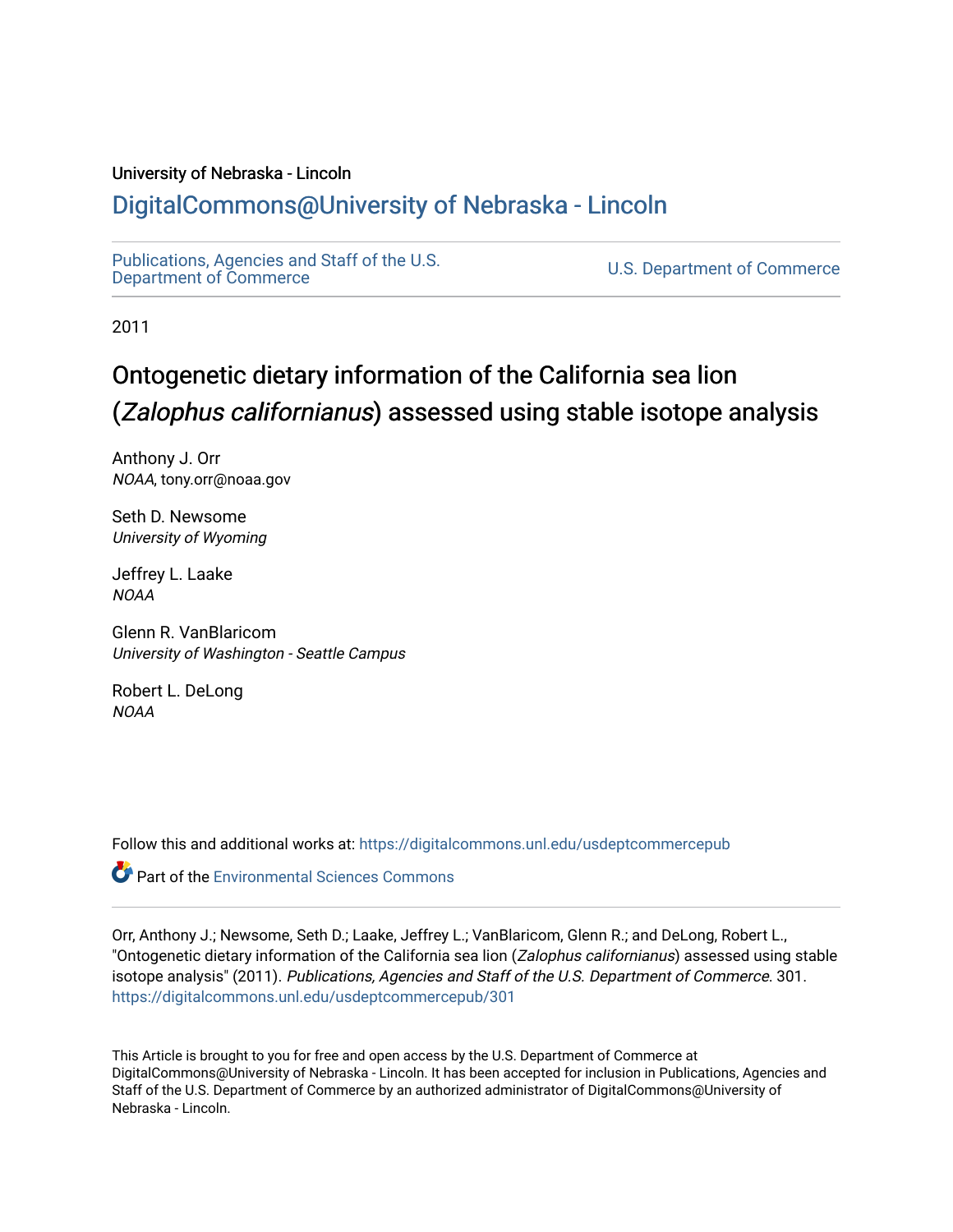# **Marine Mammal Science**



MARINE MAMMAL SCIENCE, \*\*(\*): \*\*\*–\*\*\* (\*\*\* 2011)  $© 2011$  by the Society for Marine Mammalogy DOI: 10.1111/j.1748-7692.2011.00522.x

### Ontogenetic dietary information of the California sea lion (*Zalophus californianus*) assessed using stable isotope analysis

ANTHONY J. ORR

The National Marine Mammal Laboratory, Alaska Fisheries Science Center, NOAA, 7600 Sand Point Way NE, Seattle, Washington 98155, U.S.A. and

Washington Cooperative Fish and Wildlife Research Unit, School of Aquatic and Fishery Sciences, University of Washington, Seattle, Washington 98195, U.S.A. E-mail: tony.orr@noaa.gov

#### SETH D. NEWSOME

Department of Zoology and Physiology, University of Wyoming, 1000 East University Avenue, Department 3166, Laramie, Wyoming 82071, U.S.A.

#### JEFFREY L. LAAKE

The National Marine Mammal Laboratory, Alaska Fisheries Science Center, NOAA, 7600 Sand Point Way NE, Seattle, Washington 98155, U.S.A.

#### GLENN R. VANBLARICOM

Washington Cooperative Fish and Wildlife Research Unit, School of Aquatic and Fishery Sciences, University of Washington, Seattle, Washington 98195, U.S.A.

#### ROBERT L. DELONG

The National Marine Mammal Laboratory, Alaska Fisheries Science Center, NOAA, 7600 Sand Point Way NE, Seattle, Washington 98155, U.S.A.

#### ABSTRACT

We used stable carbon ( $\delta^{13}C$ ) and nitrogen ( $\delta^{15}N$ ) isotopes to examine ontogenetic dietary changes in 289 California sea lions (*Zalophus californianus*) at San Miguel Island, California during 2004–2007. Tissues analyzed included fur, red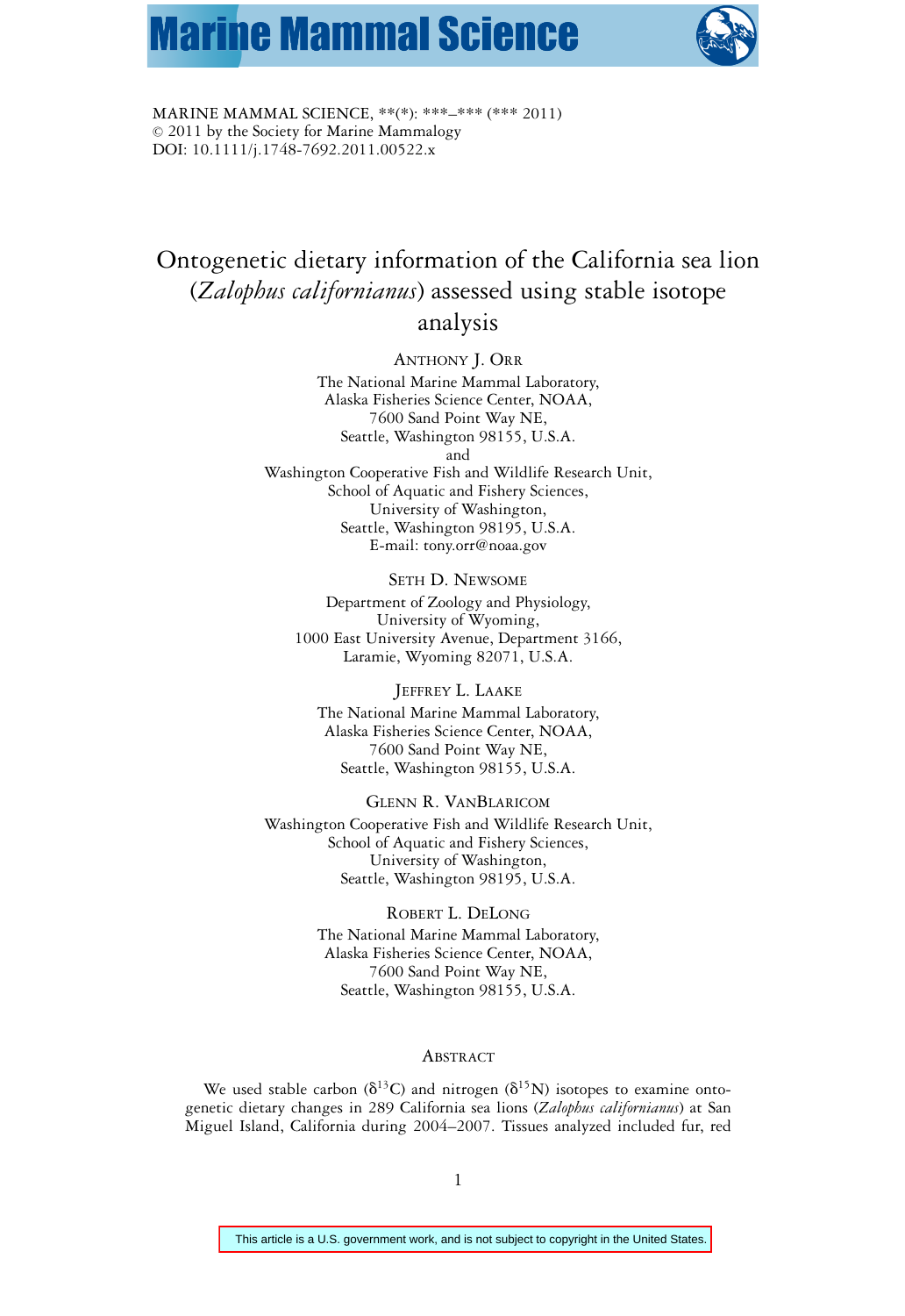blood cells, plasma, and serum. For all tissues, pups had higher  $\delta^{15}N$  values and lower  $\delta^{13}C$  values compared to adults, which indicated that pups were feeding higher trophically than older conspecifics and on a lipid-rich milk diet prior to weaning. Yearling  $\delta^{15}N$  values were slightly lower than pup or nearly indistinguishable from adult values depending on the tissue analyzed, indicating a dietary shift from maternal dependency to independent foraging. Juveniles (2–4 yr) and adults (>4 yr) had similar  $\delta^{15}N$  values indicating they fed at a similar trophic level. There did not appear to be a pronounced dietary shift in  $\delta^{13}C$  values. However,  $\delta^{13}$ C values integrated with telemetry data indicated that postweaned individuals fed in similar foraging areas. Dietary changes during early life stages may be due to differences in physiology, morphology, experience, or energetic requirements; however, young animals are able to attain the skills needed to consume adult prey types near the end of their second year of life.

Key words: diet shift, otariids, stable isotopes, *Zalophus californianus*.

For otariid pinnipeds, like all other air-breathing homeotherms that forage in the aquatic environment, there is a separation between air at the surface and their prey located in the water column. Therefore, the development of foraging is highly dependent on the development of diving in these animals (Horning and Trillmich 1997*a*). The physiological factors that limit dive duration are positively correlated with body size and age (Horning and Trillmich 1997*b*, Burns 1999). Oxygen stores increase with body mass (Schmidt-Nielsen 1984, Kooyman 1989, Fowler *et al.* 2007*a*) and are depleted faster in smaller animals because of a higher mass-specific rate of metabolism (Kleiber 1975, Thorson and Le Boeuf 1994). Additionally, swimming speed and traveling distance increase with size and age of several pinniped species (*e.*g*.,* Feldkamp *et al.* 1989, Baker and Donohue 2000, Fowler *et al.* 2007*b*). As a result, young individuals theoretically are more limited in the depths they can dive (aerobically), the durations that they can stay underwater, or the types of prey items (*e.g.,* slower prey) that they are able to exploit. Other factors, such as experience, sex, and reproductive status, might also influence the diving and foraging patterns of pinnipeds. For example, nursing females are restricted in duration by their pups' fasting abilities to forage close to rookeries (Melin *et al.* 2000). These differences in physiology, morphology, and energetic requirements among different age classes of otariids presumably result in different patterns in diet and habitat use.

Stable isotope analysis (SIA) is a method to characterize diet and dietary variation because it is based on the premise that the stable isotope composition of a consumer's diet is reflected in its tissues (DeNiro and Epstein 1978, Peterson and Fry 1987). SIA provides less specific information on diet composition and diversity compared to fecal analysis, rather it provides information on assimilated food over multiple timescales depending on the type of consumer tissue analyzed (Drago *et al.* 2009, Martínez del Rio *et al*. 2009). Isotope values either change significantly in a predictable manner as with the stepwise increase in nitrogen ( $\delta^{15}$ N) of ∼2\% –5\% with each increase in trophic level (Vanderklift and Ponsard 2003), or as with carbon ( $\delta^{13}C$ ) they remain relatively constant and thus indicate the sources of nutrients in the food web (Peterson and Fry 1987, Hobson *et al.* 1997). Consumers usually excrete the lighter isotope (*e.g.,* <sup>12</sup>C or <sup>14</sup>N) and use the heavier isotope (*e.g.,* <sup>13</sup>C or <sup>15</sup>N) to synthesize tissues (Owens 1987). Thus consumers have higher isotope values than their prey, a process commonly referred to as trophic discrimination. The stepwise enrichment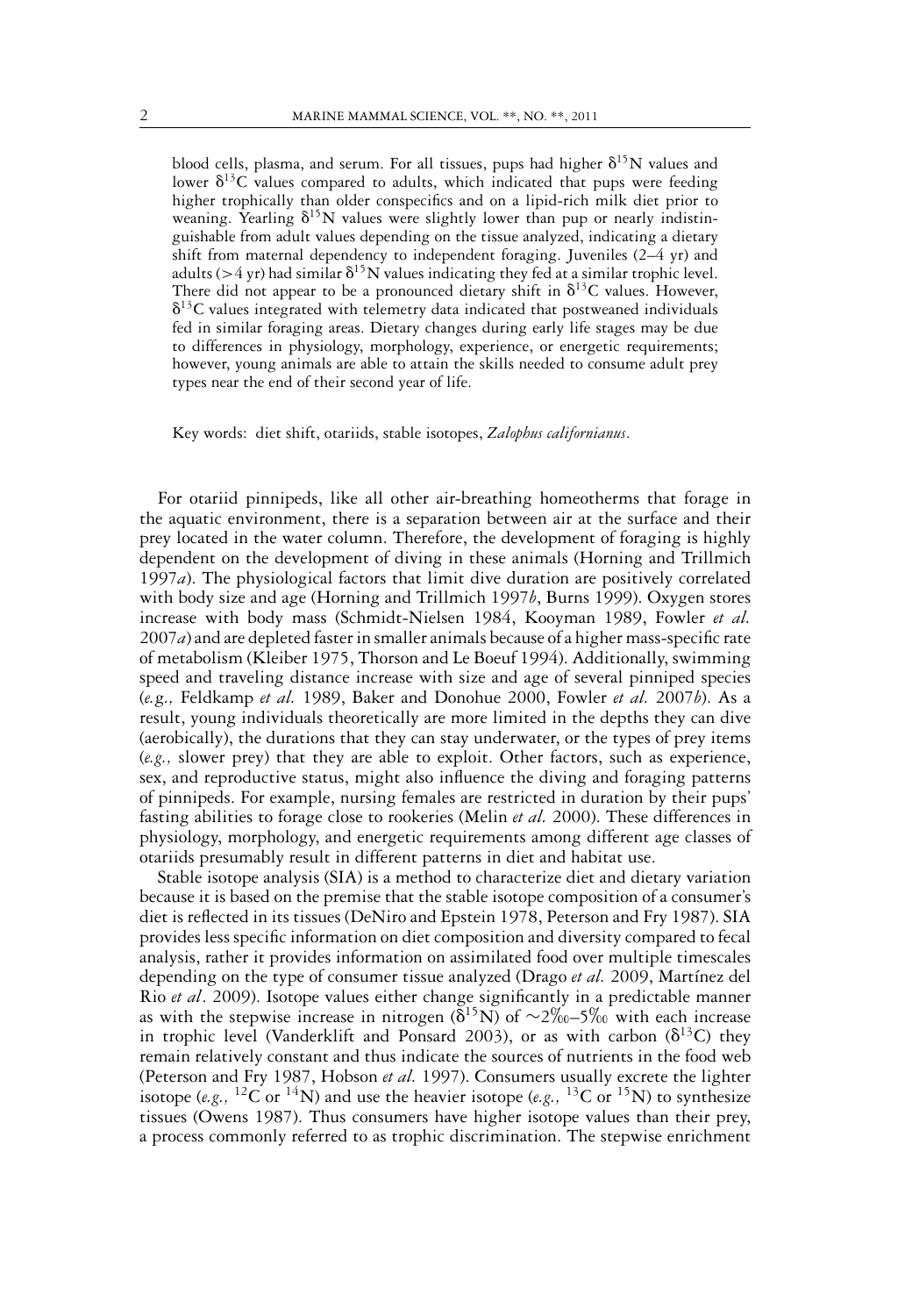of 15N with increasing trophic level makes it possible to examine dietary shifts as animals mature, such as the shift from milk to solid food during weaning or shifts between juvenile and adult diet that might be attributed to differences in phenotype or physiology. In contrast, carbon isotope values in the marine environment are not as sensitive to trophic level, but rather are more directly affected by physicochemical and biological factors that act at the base of the food web. In general,  $\delta^{13}C$  values increase from marine to fresh waters, offshore to nearshore areas, pelagic to benthic depths, and high to middle latitudes within marine ecosystems (Rau *et al.* 1982, Fry and Sherr 1984, Schell *et al.* 1989, Wada*et al.* 1991, France 1995, Hobson *et al.* 1997, Burton and Koch 1999, Kelly 2000, Newsome *et al.* 2010). Therefore, it is possible to assess age-related differences or changes in foraging habitats by conspecifics (*e.g.,* adult-benthic foragers, young-epipelagic foragers; Drago *et al.* 2009).

The isotopic composition of a consumer's tissues is derived from food assimilated over a period of time, and the duration of that period depends on the turnover (or incorporation) rate of the tissue in question (Tieszen *et al.* 1983, Hobson *et al.* 1996, Kurle 2002, Kurle and Worthy 2002; see review by Martínez del Rio et al. 2009). Therefore, isotopic analysis of multiple tissues from the same individual can provide dietary information over a variety of temporal scales (Phillips and Eldridge 2006, Martínez del Rio et al. 2009). Little information is known about the diet and habitat use of immature California sea lions. We used stable isotope analysis to examine ontogenetic changes in the diet of individuals at different stages of development as they transitioned from dependent pups to weaned, mature individuals. We used  $\delta^{15}$ N data to determine the timing of weaning and subsequent age-related changes in trophic level. Additionally, we integrated satellite telemetry data with  $\delta^{13}C$  data to examine habitat use by different-aged individuals.

#### MATERIALS AND METHODS

#### *Field Collection*

Individuals that were previously branded for population-dynamics studies by the Alaska Fisheries Science Center's National Marine Mammal Laboratory (Seattle, WA) were targeted because their ages were known. Age class was assigned to non-marked individuals based on each animal's morphological characteristics as follows: pups of both sexes, less than 1 yr old,  $< 1 - 1.1$  m in length, dark brown to black in coloration; yearlings of both sexes, 1–2 yr old, approximately 1–1.25 m in length, tan to light brown in coloration; juveniles of both sexes, approximately 2–4 yr old, 1–1.5 m in length, dark gray to brown in coloration; adult females,  $\geq 4$  yr old, 1.5–2 m in length, light brown or cream colored; and adult males,  $\geq$ 9 yr old, 2–2.5 m long, dark brown or black, well-developed sagittal crest (descriptions summarized from Aurioles-Gamboa 1988, Aurioles-Gamboa and Zavala 1994).

Tissues (*i.e.*, fur, red blood cells (RBCs), blood plasma, and/or serum) were collected from immature (*i.e.*, pup, yearling, and juvenile) and adult female California sea lions at San Miguel Island, California (34.03◦N, 120.44◦W), during 2004 through 2007 (Table 1, Appendix S1). Additionally, fur samples were collected from adult male sea lions at Shilshole Bay, Seattle, Washington (47.68◦N, 122.40◦W), during May 2006. The growth rate of fur is slower than turnover rates of blood components (*i.e.,* metabolically active tissues), and RBCs have slower turnover rates than serum or plasma (Tieszen *et al.* 1983, Hobson and Clark 1993, Hilderbrand *et al.* 1996, Klaassen *et al.* 2004). Therefore, the isotopic measurement of fur should provide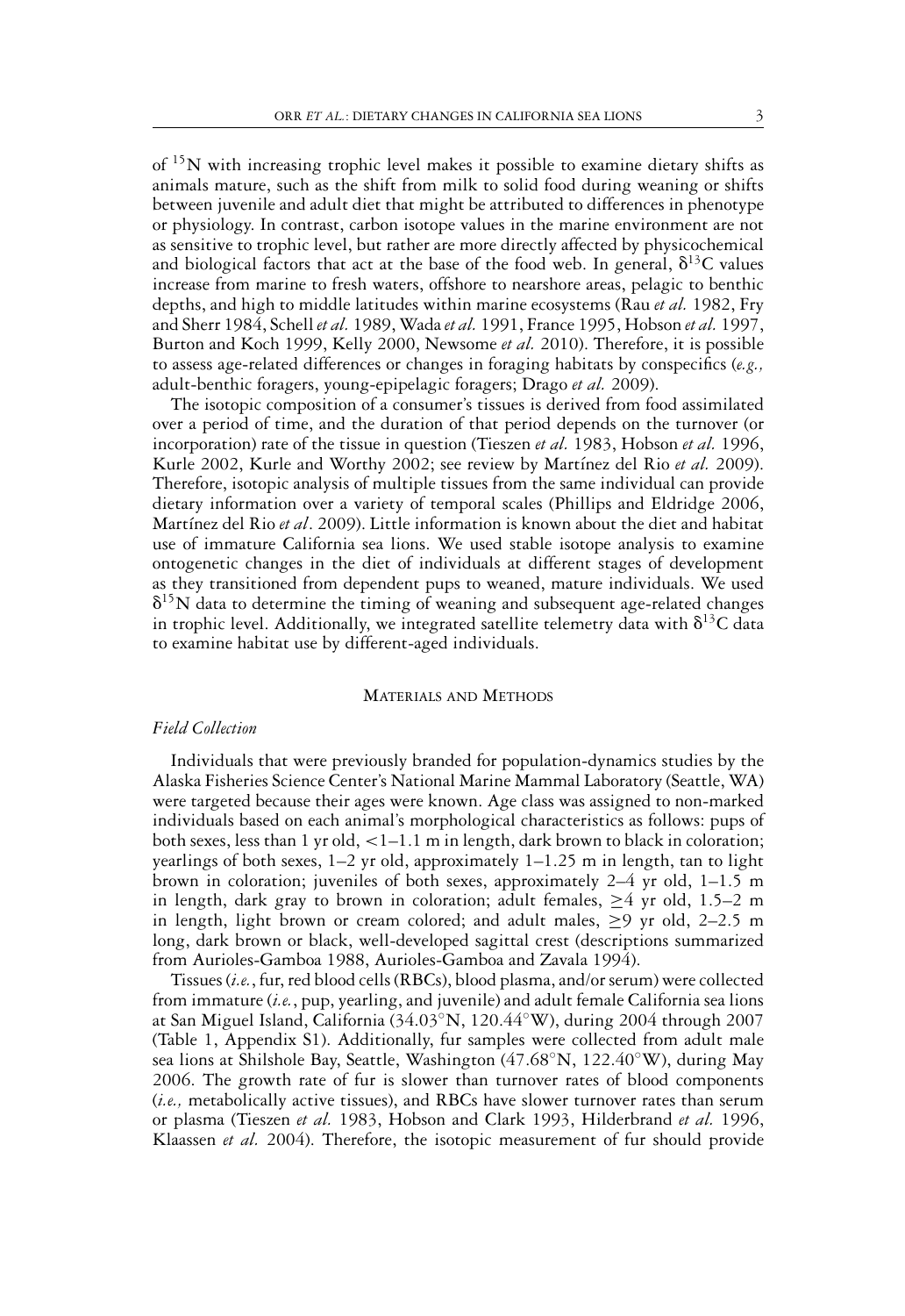| Age class          | <b>Sex</b>             | Fur            | Plasma        | RBC.       | Serum    |
|--------------------|------------------------|----------------|---------------|------------|----------|
| Pup                | Female ( $n = 122$ )   | 103            | 32            | 30         | 60       |
| $(<1$ yr)          | Male ( <i>n</i> = 103) | 82             | 36            | 36         | 62       |
|                    | Unknown $(n = 3)$      | 3              | 2             |            | 3        |
| Yearling           | Female $(n = 8)$       | 8              |               | $\bigcirc$ | 8        |
| $(1-2 \text{ yr})$ | Male $(n=2)$           | $\overline{2}$ | $\mathcal{P}$ |            | 2        |
| Juvenile           | Female $(n = 17)$      | 17             | 14            | 12         | 16       |
| $(2-4 \text{ yr})$ | Male $(n=1)$           |                | $\Omega$      | $\Omega$   | 1        |
| Adult              | Female $(n = 23)$      | 23             | 16            | 15         | 19       |
| $($ >4 yr)         | Male $(n = 10)$        | 10             |               | $\theta$   | $\theta$ |

*Table 1.* Number of samples for stable isotope analyses obtained from California sea lions at San Miguel Island, California, or Shilshole Bay, Washington (adult male only), during 2004 through 2007 by age class, sex, and tissue type. Sampling months by age class are indicated in the footnote.

*Months sampled*—Pup: January, August, September, October 2004; February, March, April, October, November 2005; February, July, September, November 2006; January 2007. Yearling: March, Aprril 2005; July, November 2006. Juvenile: March, April, November 2005; August, November 2006. Adult: April, November 2005; May (male), November 2006.

long-term dietary information reflecting integration over several months. For animals that undergo an annual molting cycle like all otariids (assuming the entire shaft was collected and completely homogenized), the isotopic signature of fur will reflect diet since the previous molt. For pinnipeds, plasma and serum have high turnover rates and are likely to provide dietary information from 1 to 2 wk prior to collection (Kurle 2002), whereas RBCs are likely to represent the average isotopic composition of diet integrated over two or more months (Kurle 2002, Zhao *et al.* 2006).

Fur was obtained from live or recently dead (in rigor mortis) individuals by cutting a patch (approximately 2 cm  $\times$  2 cm) on the dorsal side of each animal at the pelvic girdle using electric clippers or scissors applied to the base of the fur without removing the follicle. Samples were stored dry in paper envelopes until further processing in the laboratory. Blood samples were obtained during routine collections from the caudal-gluteal vein using a 1.5 in (3.81 cm) 20-gauge hypodermic needle and placed directly into Vacutainer tubes. Plasma and RBCs were collected in tubes containing the anticlotting agent sodium heparin, which has been determined not to alter isotopic values (Hobson *et al.* 1997, Kurle 2002). Serum was collected from tubes containing a clot activator for serum separation, also known not to cause isotopic alterations (Kurle 2002). Plasma, serum, and RBCs were obtained after 10 min of centrifugation. Approximately 1 mL of each component was decanted into a 2 mL cryovial and frozen until further processing in the laboratory.

#### *Stable Isotope Analysis*

Once in the laboratory, fur samples were placed in scintillation vials and cleaned by washing them with a mild detergent solution, followed by a rinse with deionized (DI) water. Surface contaminants were removed using a solvent wash (chloroform:methanol, 2:1, v/v) and another DI water rinse. Samples were then placed in a lyophilizer and dried for 24–48 h. Frozen blood samples also were placed into the lyophilizer. Once dried, all samples were ground into powder and homogenized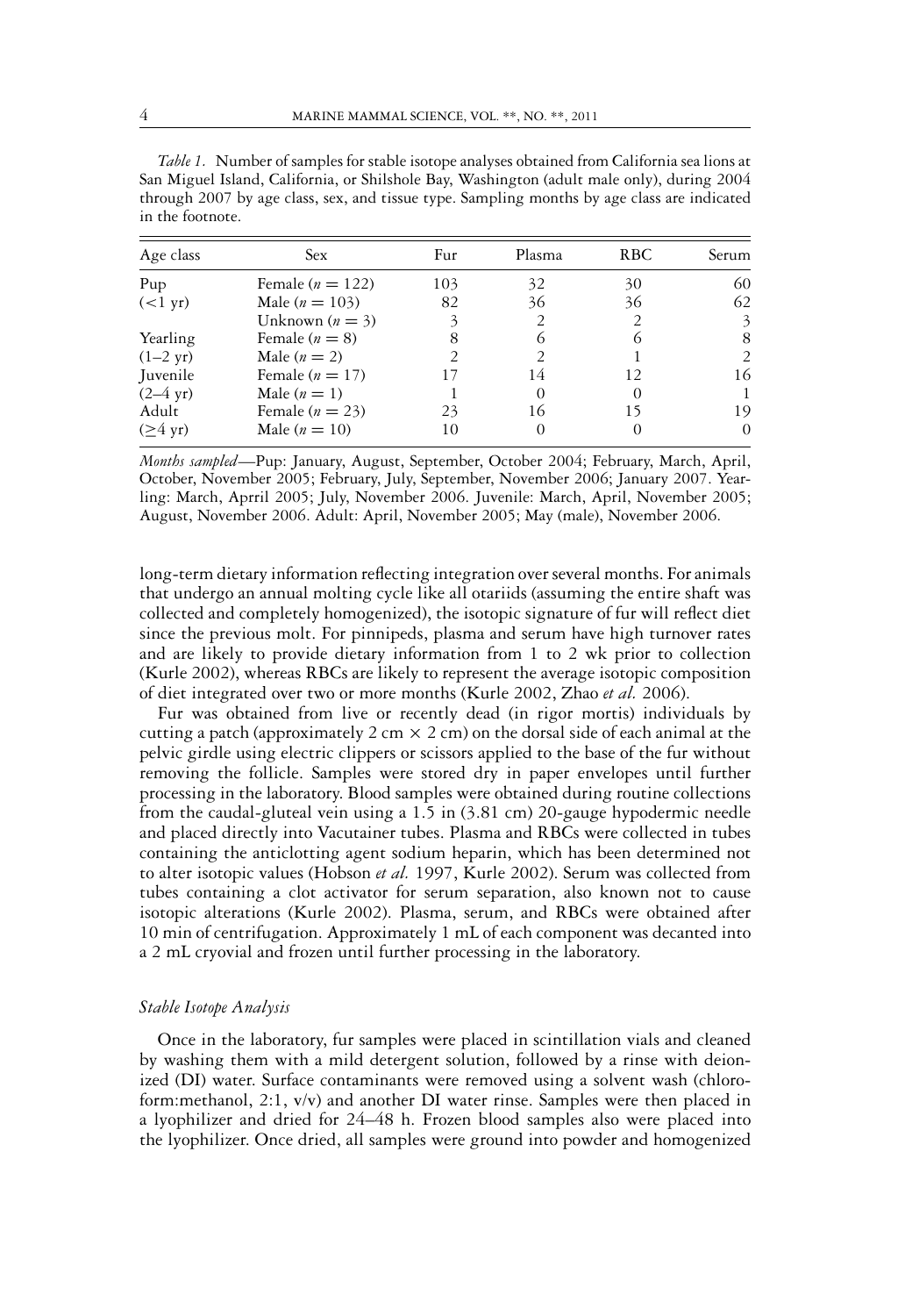using a mortar and pestle (fur) or glass rod (blood components). Samples were weighed into tin capsules (8 mm  $\times$  5 mm) to a target weight of 1.0  $\pm$  0.2 mg.

 $\delta^{13}$ C and  $\delta^{15}$ N isotope values of most tissues (540/636) analyzed in this study were determined using a Carlo-Erba elemental analyzer (NC 2500) interfaced with a Finnegan Delta Plus XL mass spectrometer in the light stable isotope facility at Carnegie Institution of Washington (Washington, DC). Ninety-six fur samples collected during 2004 and 2005 were analyzed using a continuous flow isotope ratio mass spectrometer (20–20 PDZ Europa) at the University of California at Davis Stable Isotope Facility (Davis, CA). Standards of known isotopic composition were analyzed at each facility to correct for inter-laboratory differences. Isotopic results are expressed as  $\delta$  values,  $\delta^{13}C$  or  $\delta^{15}N = 1,000^*$  [( $R_{\text{sample}}/R_{\text{standard}}$ ) – 1], where  $R_{\text{sample}}$  and  $R_{\text{standard}}$  are the <sup>13</sup>C/<sup>12</sup>C or <sup>15</sup>N/<sup>14</sup>N ratios of the sample and standard, respectively. The standards are Vienna-Pee Dee Belemnite limestone (V-PDB) for carbon and atmospheric  $N_2$  for nitrogen. The units are expressed as per mil (-) and are calibrated to international standards through repeated measurements of a gelatin standard of known isotopic composition. The within-run standard deviation of acetanilide standards was  $\leq 0.2\%$  for both  $\delta^{13}C$  and  $\delta^{15}N$  values. As a control for tissue quality, we also measured the [C]/[N] ratios of each sample (Appendix S1).

Generalized additive models (GAMs) were used to describe changes in isotope ratios with age using samples from known-aged individuals supplemented with 82 adult samples with an unknown but assigned age of 8 yr, the approximate mean age of postrecruitment  $(6-12 \text{ yr})$  for sexually mature California sea lion females (Melin 2002). Females between the ages of 8–15 yr have the highest birth rates (Hernandez-Camacho 2008; NOAA, unpublished data), as well as an established ´ modality of feeding behavior. Finally, survival of adult females decreases around 16 yr of age; therefore, 8 yr arbitrarily represents the mean age of adult females. Although 8 yr old males might not be socially mature, they are sexually mature and they are only 1 yr younger from being classically defined as adults. Therefore, 8 yr was assigned to males as well for consistency. Different GAM models also were fitted to examine the importance of tissue type, sex, and year. The best model was chosen using the minimum Akaike information criterion (AIC), which minimizes prediction error. A stratified analysis of variance (ANOVA) was used to quantify isotopic differences using age class (rather than age to increase sample sizes), sex, and tissue. When significant differences were detected, pairwise multiple comparisons between age classes were assessed using Tukey's Honest Significant Difference (HSD; Zar 1999). Significance level was set at  $\alpha = 0.05$ . Statistical analyses were performed using R (R Development Core Team 2006). The GAMs were fitted with the mgcv package in R (Wood 2006).

#### *Instrumentation*

To determine foraging locations (reflected by  $\delta^{13}C$  values) of California sea lions, 50 individuals of various age classes were instrumented with satellite transmitters during 2002 through 2007. Animals were physically restrained during attachment of transmitters. Instruments (SirTrack KiwiSat 101 Platform Transmitter Terminal (PTTs; Havelock North, New Zealand)), or Wildlife Computers' SPLASH tag or Smart Positioning or Temperature Transmitting Tag (SPOT 5; Redmond, WA) were attached to the dorsal pelage between the scapulae using Devcon 5 min epoxy. Sea lion locations were collected by the tags and transmitted via the ARGOS satellite system when the animal was at the surface. To extend battery life, the Kiwisat PTTs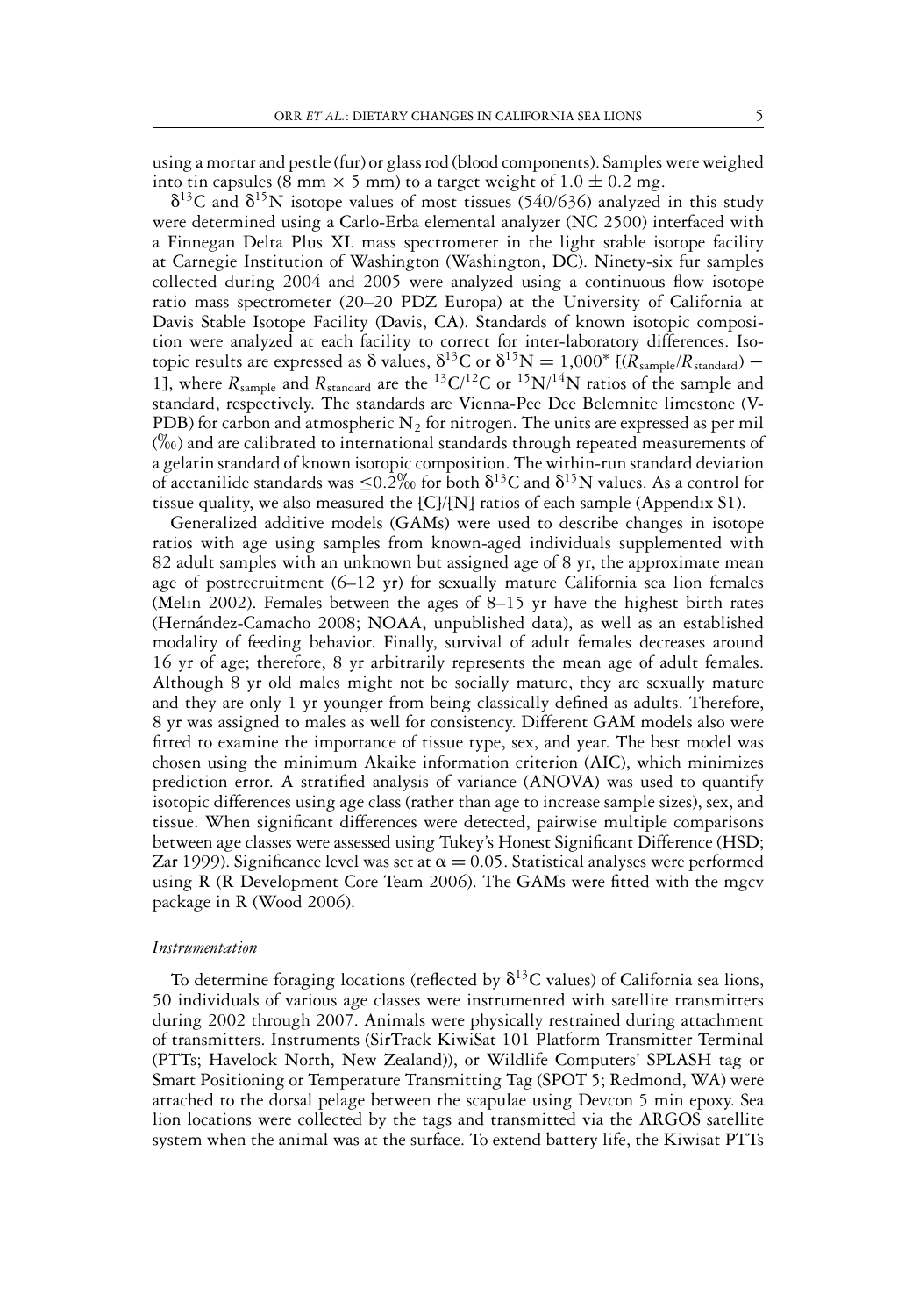Table 2. GAMs fitted to the  $\delta^{15}N$  or  $\delta^{13}C$  measurements of California sea lion tissue samples collected at San Miguel Island, California, between 2004 and 2007. *s* indicates a smooth function applied to the variable and Age<sup>∗</sup> Tissue means that the smooth function of age differed by tissue type. Model selection was based on minimum AIC.

|                                                                                                       |                    | AIC                |
|-------------------------------------------------------------------------------------------------------|--------------------|--------------------|
| Generalized additive model                                                                            | $X = \delta^{15}N$ | $X = \delta^{13}C$ |
| $\text{gam1} = \text{gam}(X \sim s(\text{age}^* \text{ tissue}) + \text{tissue})$                     | 726.1              | 626.3              |
| $\text{gam2} = \text{gam(X} \sim \text{s}(\text{age}^* \text{ tissue}) + \text{tissue} + \text{sex})$ | 727.3              | 624.5              |
| $\text{gam3} = \text{gam(X} \sim \text{s(age)} + \text{tissue} + \text{year})$                        | 808.1              | 672.8              |
| $\text{gam4} = \text{gam(X} \sim \text{s}(\text{age}) + \text{tissue} + \text{sex})$                  | 811.3              | 724.8              |
| $\text{gam } 5 = \text{gam}(X \sim s(\text{age}) + \text{tissue})$                                    | 809.3              | 731.2              |

were programmed with an 8 h (4 on/4 off) duty cycle. To maximize the number of transmission received by Argos satellites, tag transmission periods were synchronized with periods of optimal satellite coverage. Transmitters sent a signal every 45 s when the tag breached the water surface. Locations for each individual were evaluated by comparing the distance and time elapsed between successive locations given a maximum speed of 7.2 km/h (Feldkamp *et al.* 1989, McConnell *et al.* 1992). After filtering potential outliers (*i.e.,* locations that exceeded the plausible distance of travel given the period of time), all remaining locations were retained for analysis. Location data were incorporated in a continuous-time correlated random walk model to predict hourly locations using the crawl package in R (Johnson *et al*. 2008). In addition to examining location data, home range areas were estimated as the minimum convex polygon (MCP) from pooled locations for each age class. Kernel density plots were created to provide a summary of the structure of the location data and its density function. These plots were created using the Kernel Density tool in the Spatial Analyst Tools extention in ArcGIS (ver. 10.0; Environmental Systems Research Institute, Inc., Redlands, CA).

#### **RESULTS**

A total of 630 tissue samples were collected from 289 California sea lions (Table 1, Appendix S1). Approximately 89% of the individuals were of known age (to the nearest month). Because of an extremely small sample of known-aged adults ( $n = 1$ ), the unknown-aged adult animals ( $n = 32$ ; 82 tissue samples) were assigned the age of 8 yr in the GAM models (see Materials and Methods). Results were relatively consistent when younger and older ages were substituted. The best GAM model included different smooth functions of age by tissue and tissue-dependent intercepts for both  $\delta^{15}N$  and  $\delta^{13}C$  (Table 2). The best model for  $\delta^{13}C$  and the second best model for  $\delta^{15}N$  also included a sex effect. At 8 mo of age for blood components and 20 mo for fur,  $\delta^{15}N$  began to decline precipitously (Fig. 1). In contrast,  $\delta^{13}C$ values generally increased with age, but the patterns were variable and not consistent among tissues (Fig. 2). Fur  $\delta^{15}N$  and  $\delta^{13}C$  values were significantly different from those of the blood components (GAM; for all comparisons,  $P < 0.05$ ). There were no significant differences in  $\delta^{15}N$  or  $\delta^{13}C$  values by sex (GAM; for all comparisons,  $P > 0.06$ .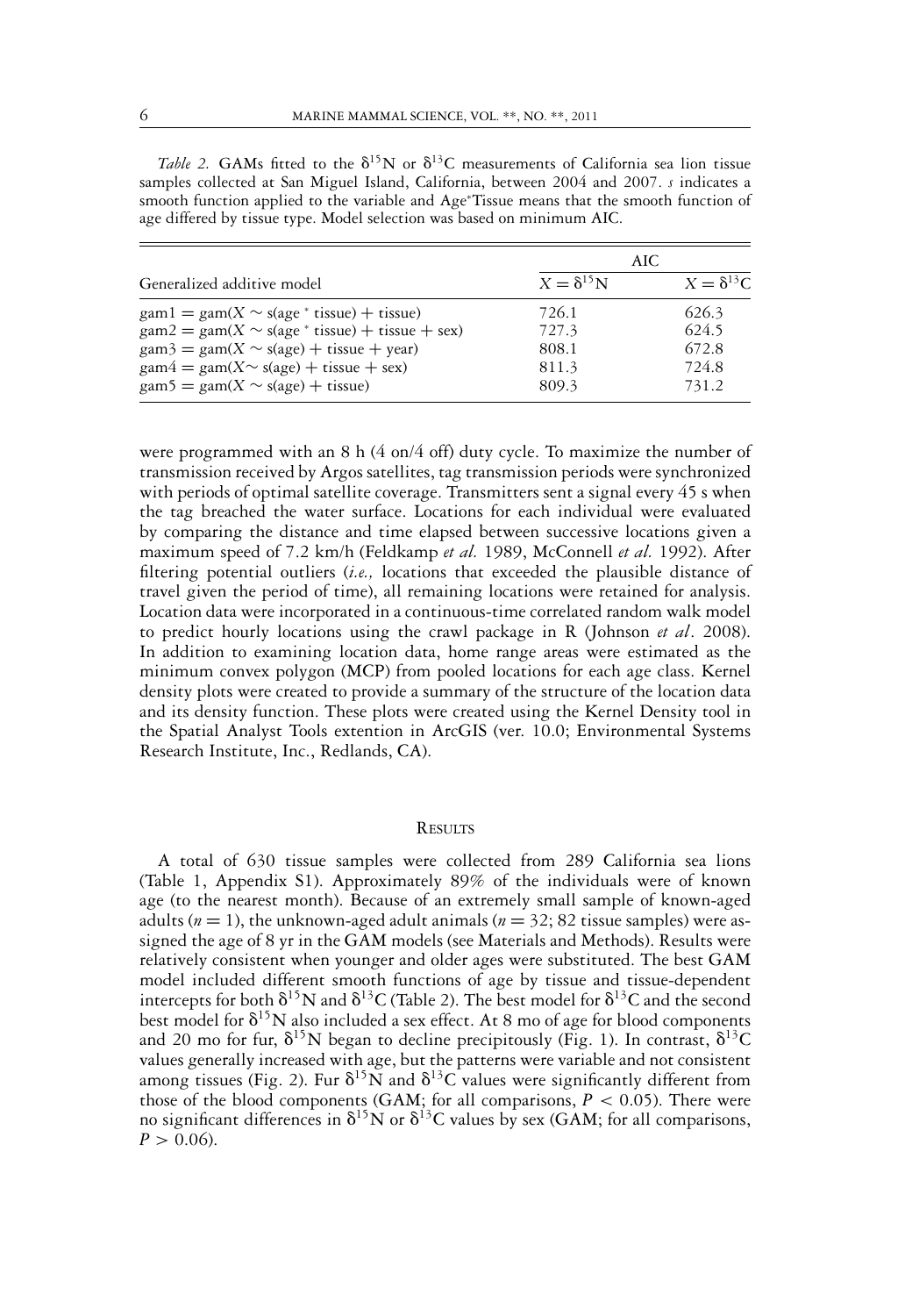

Figure 1. Plots of GAMs of  $\delta^{15}N$  by age for each tissue type collected from California sea lions during 2004 through 2007 at San Miguel Island, California. *X*-axis denotes age (in months) and *y*-axis denotes relative distance from the mean. Dashed lines indicate variation. Vertical ticks on the abscissa represent actual ages at which animals were sampled.

For each tissue type, immature animals were  $15$ N-enriched compared to older animals (Fig. 3). The lowest and highest mean  $\delta^{15}N$  values were  $16.6\%$  (RBC, Adult) and  $19.6\%$  (Serum, Pup; Fig. 3), respectively. Pups were <sup>15</sup>N-enriched between 1.3\% and 1.9\% compared to adults depending on tissue type, indicating<br>that the movement line. As a was linear above the multiple all formes as a constant that they were suckling. An opposite trend was observed for  $\delta^{13}C$ ; younger age classes generally had lower values (Fig. 3).  $\delta^{13}$ C-values ranged from  $-15.5\%$  (Serum, Pup) to  $-13.2\%$  (Fur, Adult; Fig. 3). Pups were <sup>13</sup>C-depleted between  $-0.9\%$  and −0.3‰ compared to adults when fur, plasma, and serum were analyzed. However, pups were <sup>13</sup>C-enriched by 0.4\% compared to adults when RBCs were used.

 $\delta^{15}$ N values differed among age classes (ANOVA:  $F_{3,617} = 455.52$ ,  $P < 0.05$ ), but not between sexes (ANOVA:  $F_{1,617} = 0.003$ ,  $P = 0.95$ ). *Post hoc* comparisons indicated that there were no differences in  $\delta^{15}$ N values between juveniles and adults for all tissues, and between yearlings and juveniles for plasma and serum (Tukey's HSD: for all comparisons,  $P > 0.09$ ); however,  $\delta^{15}N$  values of all blood components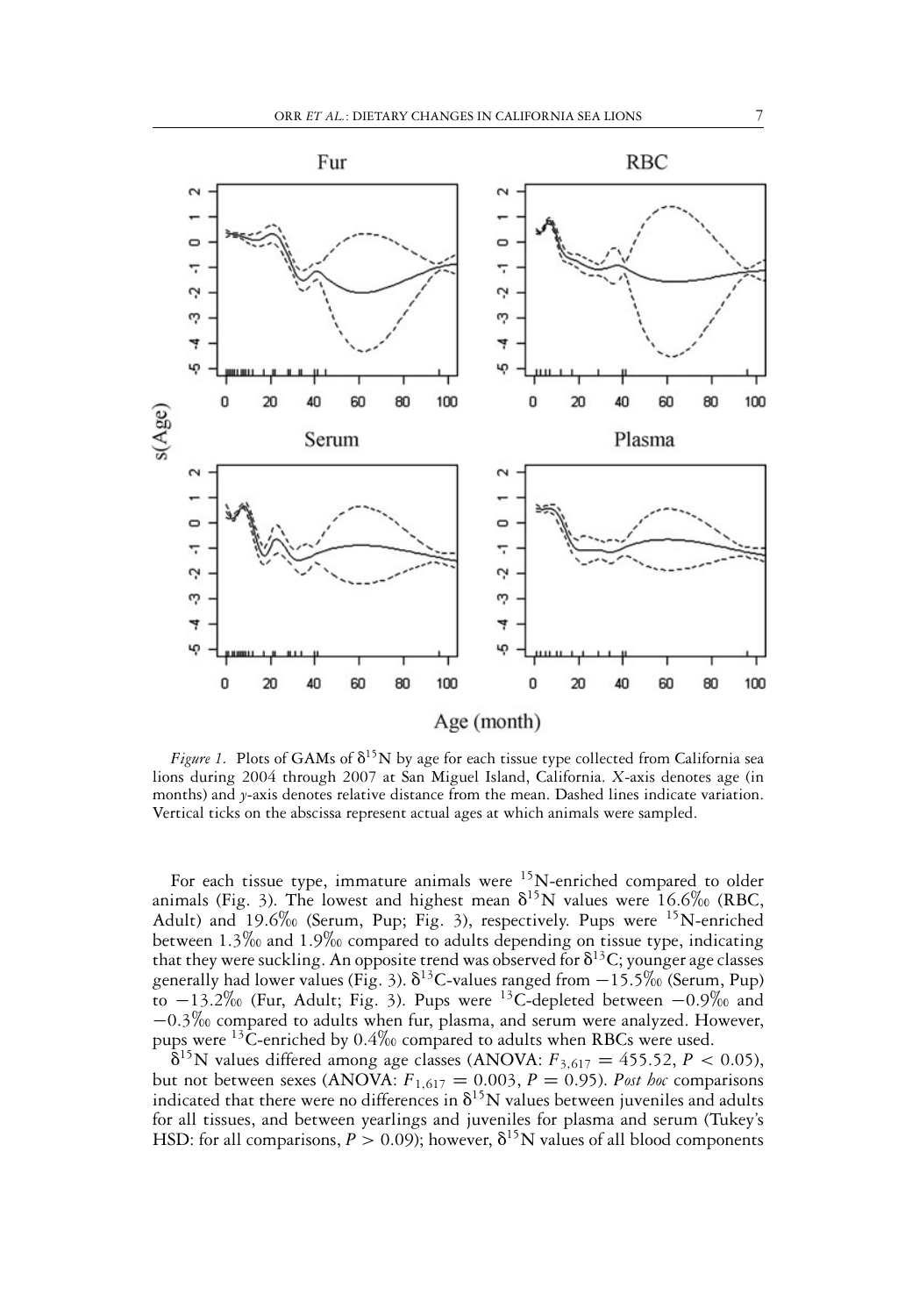

Figure 2. Plots of GAMs of  $\delta^{13}C$  by age for each tissue type collected from California sea lions during 2004 through 2007 at San Miguel Island, California. *X*-axis denotes age (in months) and *y*-axis denotes relative distance from the mean. Dashed lines indicate variation. Vertical ticks on the abscissa represent actual ages at which animals were sampled.

were higher for pups than all older age classes (Tukey's HSD: for all comparisons, *P* < 0.05).  $\delta^{13}$ C values differed among age classes (ANOVA:  $F_{3,617} = 20.60, P < 0.05$ ) and between sexes, although minimally (ANOVA:  $F_{1,617} = 4.70$ ,  $P = 0.03$ ). *Post hoc* comparisons indicated that pups had significantly lower  $\delta^{13}C$  values compared to older age classes except for yearlings when fur and RBCs were examined (Tukey's HSD: for all comparisons,  $P < 0.05$ ). Adults had significantly higher  $\delta^{13}C$  fur values compared to yearlings and juveniles (Tukey's HSD: for all comparisons,  $P < 0.04$ ); however, no other older age-class comparisons were significantly different (Tukey's HSD: for all comparisons,  $P > 0.05$ ).

It should be noted that although there were inter- and intraannual differences in  $\delta^{15}N$  and  $\delta^{13}C$  values within age classes, the magnitude of differences were relatively small  $(< 0.5\%)$  for most monthly and annual comparisons. Additionally, no particular month or year had consistently higher or lower  $\delta^{15}N$  and  $\delta^{13}C$  values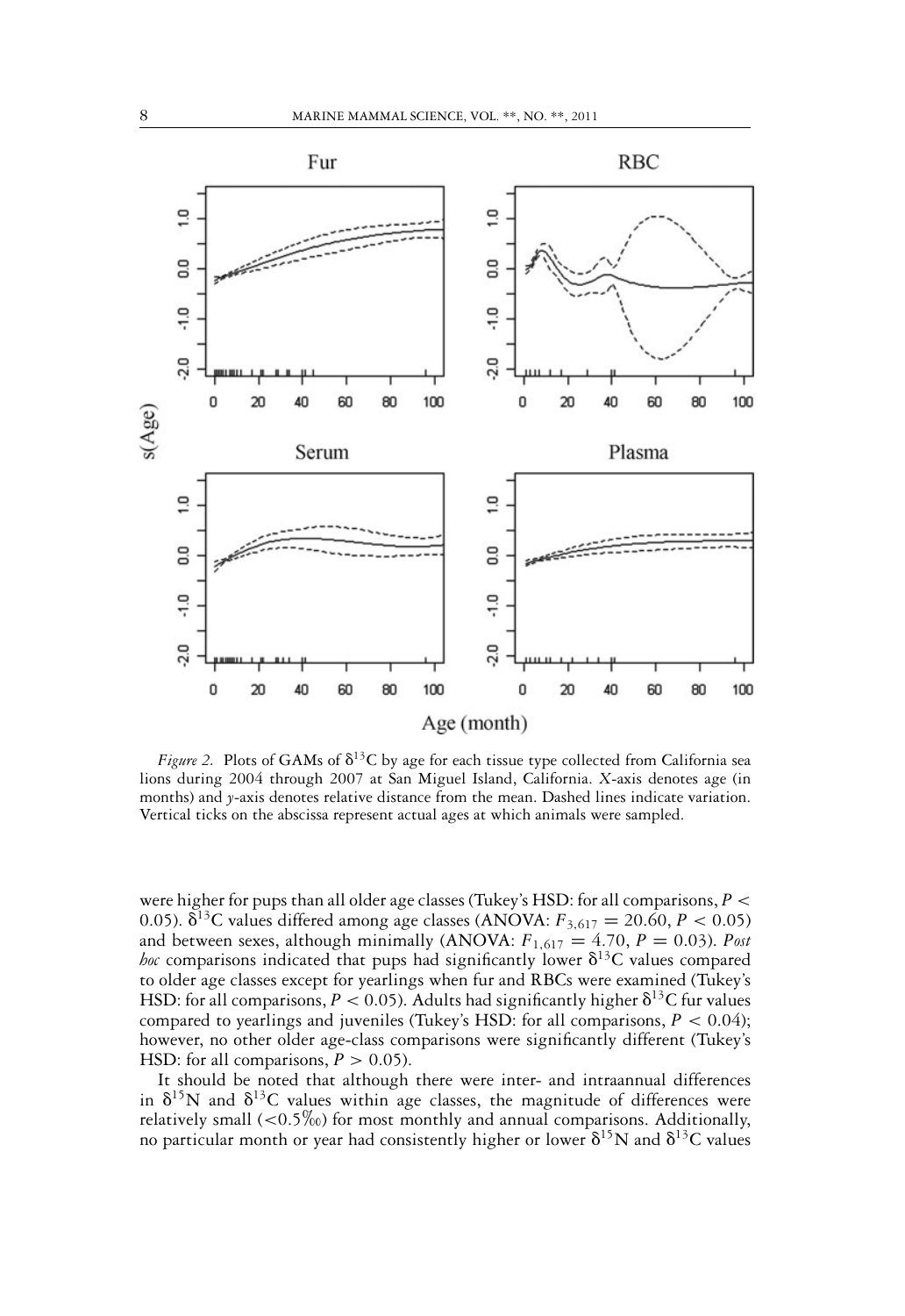

*Figure 3.* The relationship between mean  $\delta^{13}C$  and  $\delta^{15}N$  of blood and fur tissues collected from California sea lions of various age classes and sexes at San Miguel Island, California, during 2004 through 2007. Error bars represent one standard deviation from the mean.

across age classes. Therefore, inter- and intraannual isotopic differences should be recognized, however changes are likely due to individual dietary variation.

#### *Location Data*

Satellite transmitters were attached to 30 pup, 8 yearling, and 12 juvenile California sea lions (Appendix S2). The minimum and maximum ages for instrumented individuals were 5 and 41 mo, respectively. A total of  $11,013$  (75%) individual locations were retained after filtering the location data received by Argos satellites and subsequently used in the correlated random walk model. Animals were distributed between latitudes 32◦N and 39◦N and between longitudes 124◦W and 118◦W (Fig. 4). Maximum distances away from San Miguel Island were 344 km for pups, 521 km for yearlings, and 617 km for juveniles, primarily in a northwest direction. Individual yearlings and juveniles traveled north of San Francisco Bay and individual pups traveled as far north as Monterey Bay, California. The areas for the MCP home ranges were 8,610 km<sup>2</sup> for pups, 10,130 km<sup>2</sup> for yearlings, and  $6,521 \text{ km}^2$  for juveniles (Fig. 4). Most locations, regardless of age class, were on the continental shelf within the 200 m isobath (50.0% for pups, 79.7% for yearlings, and 65.7% for juveniles), with a majority of the remaining locations distributed on the continental slope (Fig. 4). Kernel density plots indicated that animals were distributed around the northern California Channel Islands and in nearshore regions just north of and within the Southern California Bight (Fig. 4).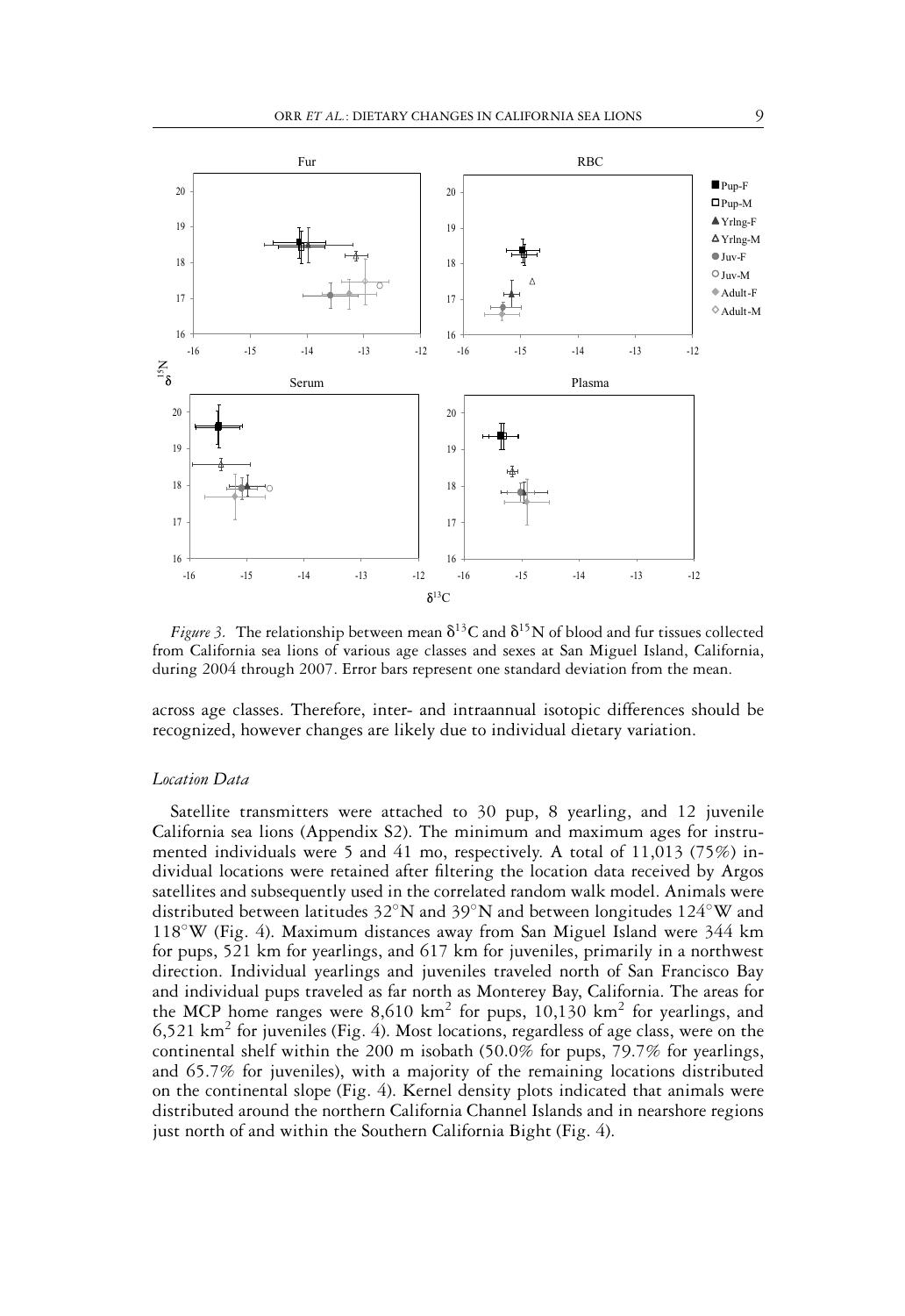

*Figure 4.* Kernel density plots and home-range defined by MCPs for immature California sea lions instrumented at San Miguel Island, California, during 2002 through 2007. Plots were derived from at-sea location data ( $n_{\rm pup} = 59,129, n_{\rm yrl} = 14,112, n_{\rm juv} = 15,824$ ) predicted with a continuous-time correlated random walk model. The legend indicates classified density (locations m−2). MCPs are represented by solid black line. The continental shelf is defined by the 200 m isobath is indicated by dashed black line.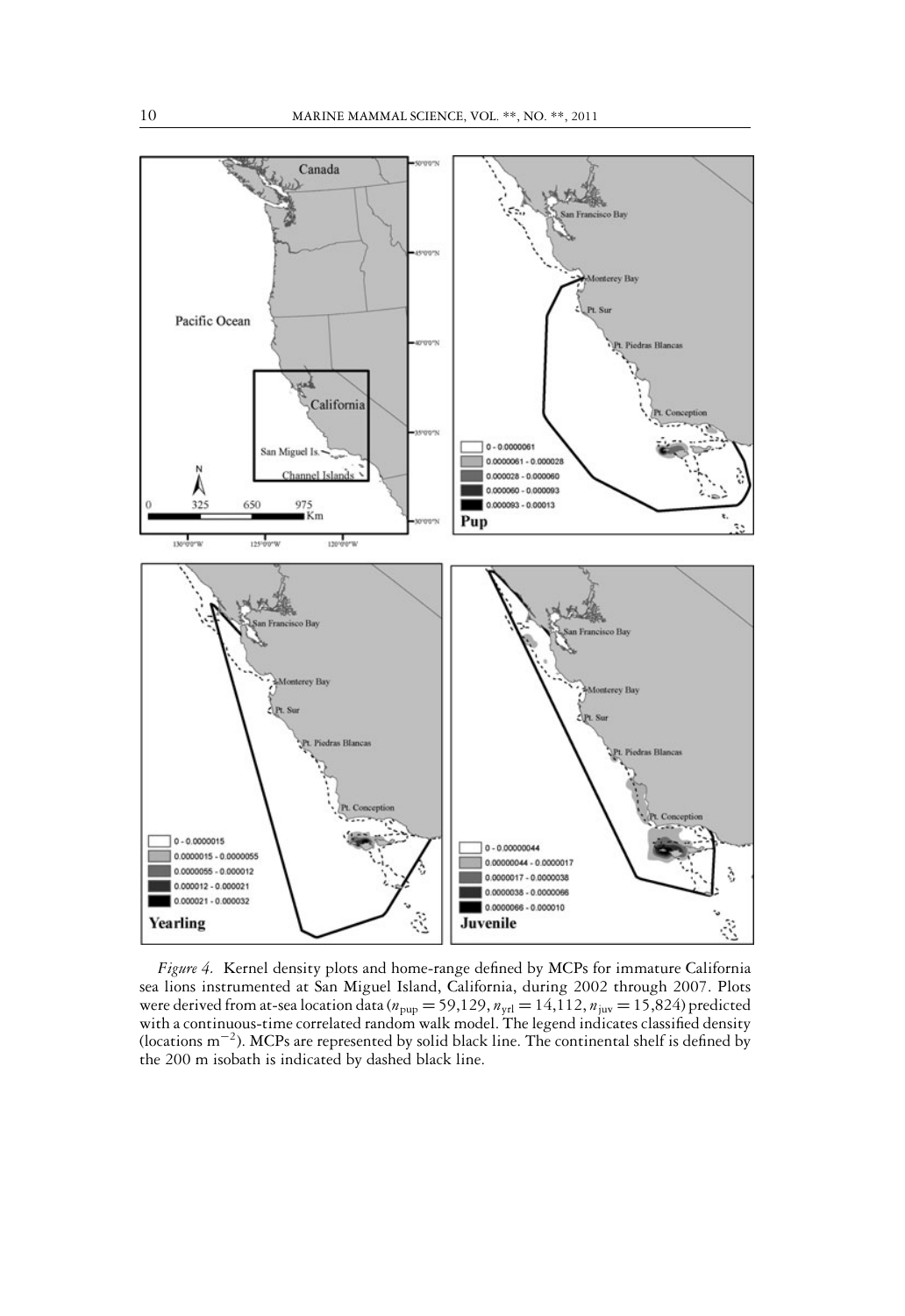#### **DISCUSSION**

Isotopic information provided here does not permit an actual reconstruction of the diet of California sea lions primarily because of the lack of isotope data for common prey taxa. In order to assess diet composition, an isotopic "prey map" is needed, which was beyond the scope of this study. However, our data were useful in elucidating changes in assimilated diet corresponding to maturation of sea lions.

Aurioles-Gamboa *et al.* (2009) noted that there are three essential determinants of isotopic values in marine predators, including physiology (which influences diet-totissue discrimination), diet, and foraging location. Differences in age and tissue type were important factors in explaining the variation in stable isotope values reported in this study. Besides being indicative of changes in dietary intake and trophic level at different time scales, discrepancies in  $\delta^{13}C$  (and  $\delta^{15}N$ ) values among tissues of an individual could be driven by ecological factors like temporal shifts in diet and/or habitat use or may reflect biochemical differences in the amino acid composition or lipid content in the tissues (Kurle 2002, Zhao *et al.* 2006). Results from studies on captive birds and mammals indicated that isotope values of different tissues from the same individual do vary in a systematic way, even when the animal is fed an isotopically homogenous diet (Kurle 2002, Vanderklift and Ponsard 2003, De Smet *et al.* 2004, Sponheimer *et al.* 2006, Zhao *et al.* 2006). For example, serum albumin is the major carrier of fatty acids in blood (Nelson 1970), and lipids are <sup>13</sup>C-depleted in comparison to associated proteins (Kelly 2000), which results in lower  $\delta^{13}C$  values (Kurle 2002) in serum relative to other tissues. Unlike captive individuals, wild sea lions typically do not have an isotopically homogeneous diet, therefore changes in their diet (prey species, acquisition location) and tissue composition must be factored in explaining differences in  $\delta^{13}C$  and  $\delta^{15}N$  values among different tissues. In our study there were differences in isotope values among most of the tissues analyzed, the only exception being plasma and serum, which are very similar in biochemical composition except plasma contains fibrinogen and other clotting-factor proteins (Schier *et al.* 1996). Regardless of tissue used in this study, observed ontogenetic shifts in isotope values were consistent with recognized  ${}^{15}N$  enrichment related to trophic level and  $^{13}C$  depletion (except for RBCs) with lipid content among the diets of pups, yearlings, juveniles, and adults (Hobson and Sease 1998, Newsome *et al.* 2006).

Pups had higher  $\delta^{15}N$  values compared to older animals. This seemed logical because most, if not all, of their diet is milk, which is derived from remobilized tissues of lactating females. In essence, pups were feeding on their mothers' tissues and consequently appear to be feeding at a higher trophic level than older conspecifics. Similar patterns of enrichment of  $15N$  in tissues of dependent young compared to those of their mothers has been shown in several other studies on humans (*e.g*.*,* Fogel *et al.* 1989, 1997), cetaceans (*e.g.,* Knoff *et al.* 2008), and other pinnipeds (*e.g.,* Hobson *et al.* 1997, Hobson and Sease 1998, Newsome *et al.* 2006). As with previous studies (*e.g.,* Jenkins *et al.* 2001, Polischuk *et al.* 2001, Newsome *et al.* 2006), suckling individuals had  $\delta^{15}N$  values that were equal to or higher than those of premature or newborn animals. The  $\delta^{15}N$  values observed in this study were similar to those of previous studies that analyzed other tissues of California sea lion pups (Burton and Koch 1999, Aurioles-Gamboa *et al.* 2006, Newsome *et al.* 2006, Porras-Peters *et al.* 2008).

 $\delta^{15}{\rm N}$  values remained high during early life stages until a pronounced decline that started around 8–9 mo of age for blood components; values continued to decrease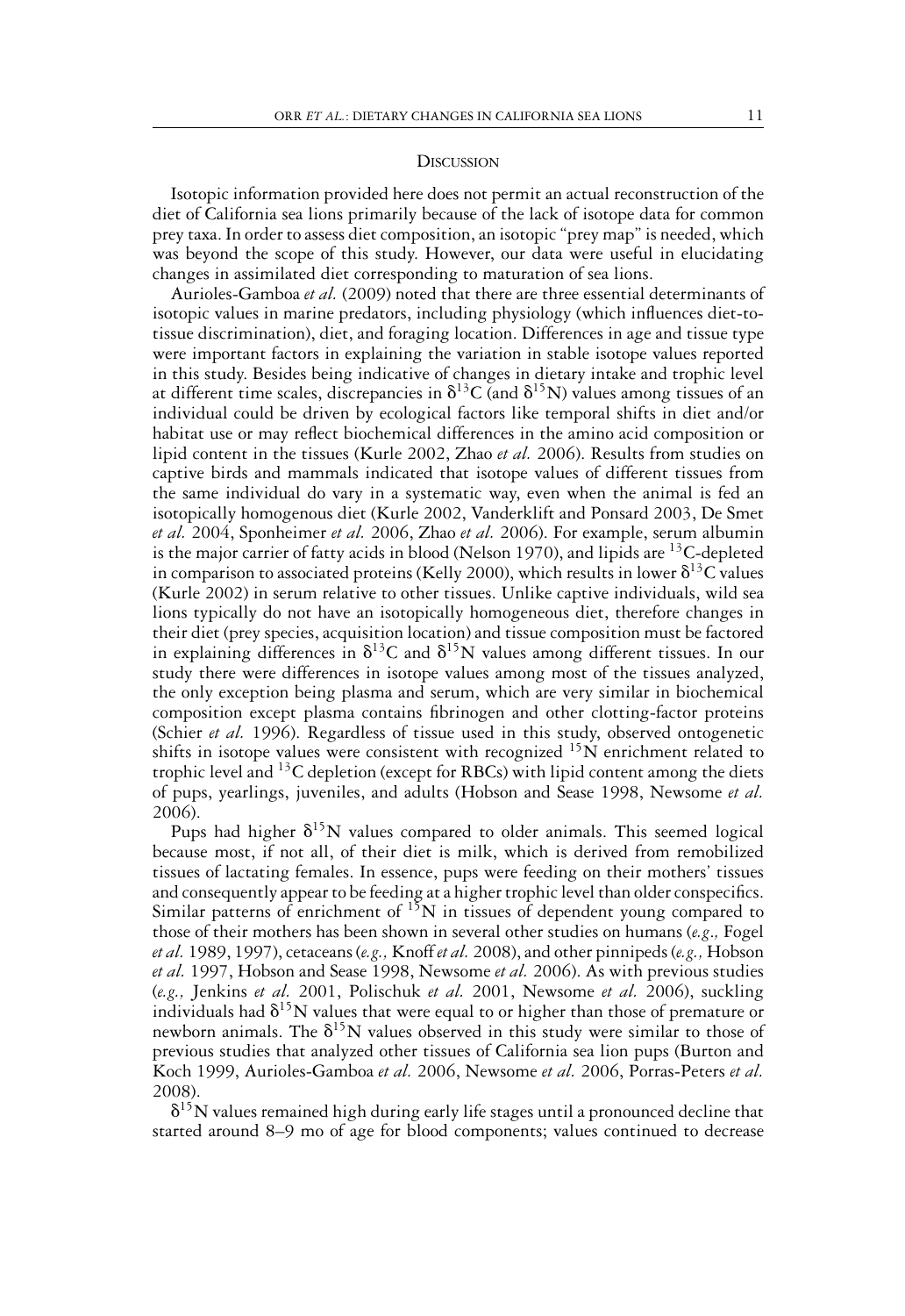until approximately  $11-17$  mo of age. This weaning signal was indicative of a reduction in the contribution of milk to the diet and that young sea lions were increasingly supplementing their milk diet with food acquired at sea. The different components of blood integrate changes in isotope compositions on the order of days or weeks (plasma and serum) to months (RBCs). The timing of a weaning signal was similar for the components of blood, and was at a higher resolution using these tissues in comparison to using fur. The sharp decline in  $\delta^{15}N$  values for fur did not appear until around 20 mo of age. California sea lion pups undergo a postnatal molt around September–October (3–4 mo of age), but several individuals have been observed molting during January–February (7–8 mo of age; personal observation). It is not certain if this is a late postnatal or a second molt, thus complicating the interpretation of  $\delta^{15}N$  patterns in pup fur. The slight decrease in  $\delta^{15}N$  values in fur from pups starting around 6 to 7 mo of age could reflect a difference in  $\delta^{15}N$  values of fur acquired *in utero* and fur obtained after their postnatal molt during which pups were suckling. It should be noted that this pattern may also be an artifact of sampling. The sharp decline of  $\delta^{15}N$  values of fur observed around 20 mo of age could reflect changes in signatures from their preweaned diet integrated before their first annual molt, to that of the postweaned diet reflected in new fur acquired after their first annual molt.

Yearling mean  $\delta^{15}N$  values were either intermediate or very similar to adults, depending on the tissue examined. Yearling plasma and serum  $\delta^{15}N$  values, which represented their most recently integrated diet, indicated that individuals of this age class were feeding on a similar trophic level to juveniles and adults. Previous studies (*e.g.,* Fiscus and Baines 1966; Antonelis *et al.* 1984, 1990; DeLong *et al.* 1991; Melin *et al.* 2008) have indicated that adult sea lions at San Miguel Island frequently feed on Pacific whiting (hake; *Merluccius productus*), rockfish (*Sebastes* spp.), northern anchovy (*Engraulis mordax*), jack mackerel (*Trachurus symmetricus*), market squid (*Loligo opalescens*), and red octopus (*Octopus rubescens*). Many of these species school and inhabit epipelagic areas that even yearling sea lions may be physiologically or morphologically capable to exploit. The intermediate mean  $\delta^{15}N$  value of yearling males was an artifact of one individual that probably was still suckling because weaned yearlings and nonbreeding juveniles are usually not tolerated in breeding areas. This particular animal was captured on one of the breeding sites and presumed to be still suckling from its mother. Yearling RBC  $\delta^{15}N$  values were higher but closer to those of juveniles and adults compared to those of pups. Therefore, their assimilated diet over several months indicated that most individuals were foraging independently but a small portion of their diet (or the diet of a few individuals, which is more likely considering the isotopic variance) contained milk. Yearling fur  $\delta^{15}N$  values gradually decreased and approached the values of older conspecifics at the end of their second birthday. It was during this second year of life that a transition to independent foraging was observed, several months later than what was reflected using blood components. Tissues that integrate diet over a longer time scale like fur may be masking short-term ecological processes and dietary shifts.

Juvenile and adult sea lions had similar mean  $\delta^{15}N$  values for all tissues indicating that they were feeding at approximately the same trophic level. From examining fecal samples, Orr *et al.* (2011) reported that adult female California sea lions ate twice the number of prey taxa as juveniles, however there were five prey species that were dominant in the diet of both groups (northern anchovy, Pacific sardine (*Sardinops sagax*), Pacific whiting, rockfish, and market squid). Their results also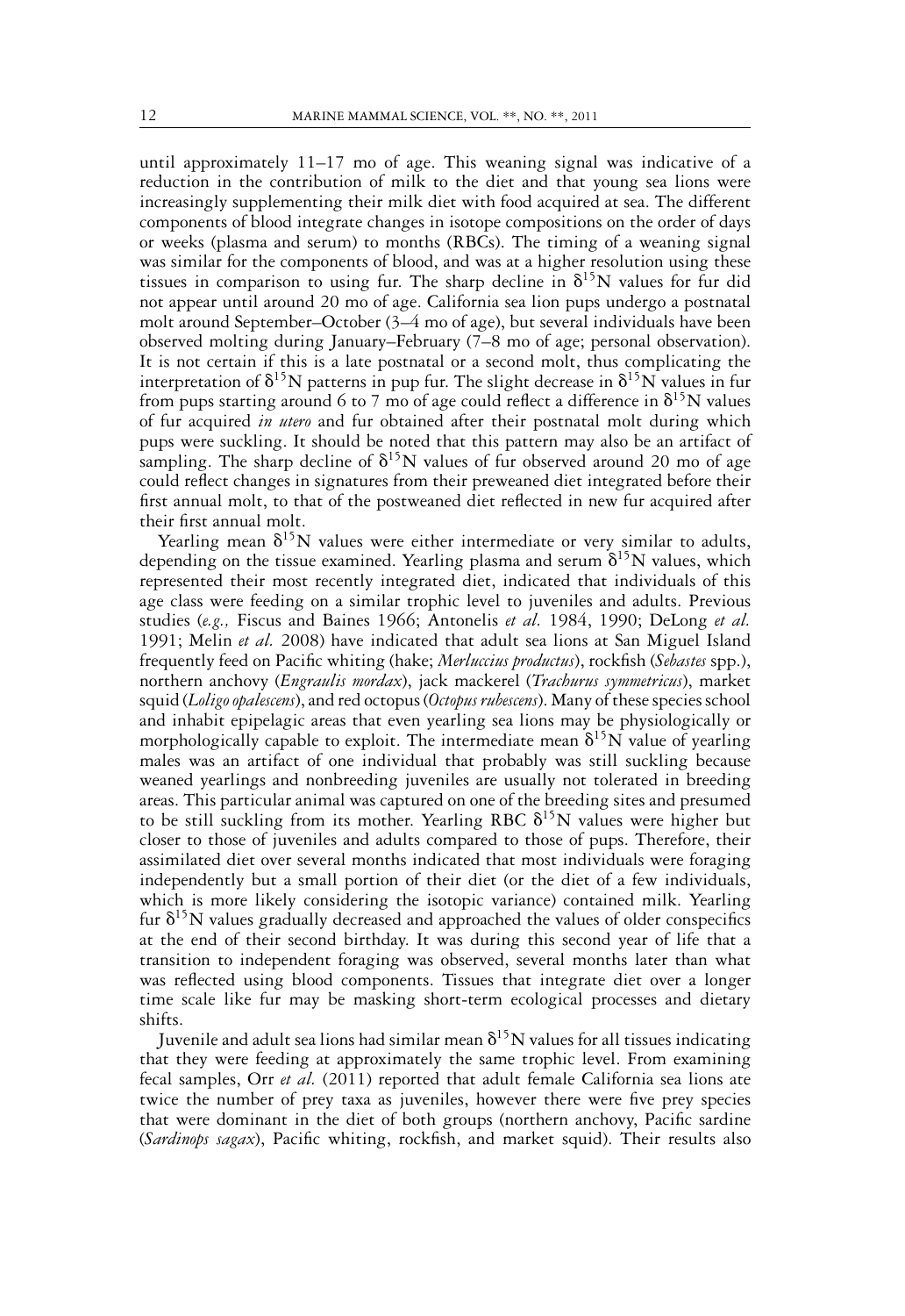indicated that there was an overlap in the size of prey consumed by both age classes. The small differences in mean  $\delta^{15}N$  values for all tissues between these two age classes may be attributable to adult females having a more diverse diet compared to juveniles. Differences in energetic requirements, development, learning, or prey preferences might be plausible explanations for these discrepancies. The slight  $(\sim 0.5\%)$  enrichment of <sup>15</sup>N in the fur of males of these age classes might suggest they were feeding in different areas on similar prey with slight isotopic differences, or feeding on different proportions of the same prey. Because of physiological or morphological (sexual dimorphic) differences, males could have been consuming larger individuals of the same prey species, which would lead to slightly higher mean  $\delta^{15}N$  values because body size is positively correlated with nitrogen isotope values in many fish species (Jennings *et al.* 2001). Additionally, the fur of adult males may have reflected the diet assimilated when the animals were feeding in waters off Washington. These animals could have been feeding on different prey compared to the other age and sex classes but still feeding at a similar trophic level.

Contradictory to  $\delta^{15}N$  values, pups had lower mean  $\delta^{13}C$  values for all tissues (except RBCs) compared to older individuals. Lower  $\delta^{13}C$  values in pup fur, plasma, and serum were likely a result of the high lipid content in milk. Lipids are depleted in  $^{13}$ C compared to other macromolecular dietary components (Tieszen *et al.* 1983, Tieszen and Boutton 1988, Polischuk *et al.* 2001, Kurle 2002). The enrichment of  $13C$  resulting from a change from a lipid-rich milk to a protein-based solid diet has been reported in other studies of mammals (*e.g.,* Hobson and Sease 1998, Jenkins *et al.* 2001, Polischuk *et al.* 2001, Newsome *et al.* 2006, Knoff *et al*. 2008, Drago *et al*. 2009). Two of these studies (Hobson and Sease 1998, Newsome *et al.* 2006) examined tooth dentin and bone collagen in sea lions and observed lower  $\delta^{13}C$ values (∼2-) for young age classes when the animals were suckling lipid-rich milk, compared to older dental layers formed when individuals were probably consuming  $a<sup>13</sup>C$ -enriched protein based diet. However, this pattern was not consistent among pinnipeds because some species examined nurse their young from as little as 1 mo (*e.g.,* northern elephant seal, *Mirounga angustirostris*) to more than 10 mo (*e.g.,* Steller sea lion, *Eumetopias jubatus*). The opposite trend was observed when RBCs were used to examine mean  $\delta^{13}$ C values by age class in this study. The inconsistent nature of  $\delta^{13}$ C values among tissues has been documented in other studies of mammals (Wright and Schwarcz 1999, Fuller *et al.* 2003).

Unlike  $\delta^{15}N$ , there did not appear to be a pronounced change in  $\delta^{13}C$  values of sea lions thus signaling when weaning or other age-dependent changes in diet might have occurred. This may be due to the differences in the magnitude of the signal between the two isotope systems.  $\delta^{15}N$  values varied more than twice as much as  $\delta^{13}$ C values between preweaned pups and weaned individuals. Kurle (2002) noted that the discrimination of carbon isotopes between trophic levels is small, limiting its use as a trophic indicator. However,  $\delta^{13}C$  can be used to approximate an animal's foraging habitat (Hobson and Sease 1998, Kurle and Worthy 2001, Hobson 2005, Aurioles-Gamboa et al. 2006). Therefore, the differences in mean  $\delta^{13}C$  values among juvenile and adult individuals may reflect where they predominately foraged.

The general geographic patterns for  $\delta^{13}C$  in marine environments include lower  $\delta^{13}$ C values with higher latitudes, and higher  $\delta^{13}$ C values in benthic *vs.* pelagic and nearshore *vs*. offshore habitats (McConnaughey and McRoy 1979, France 1995, Hobson 2005). Aurioles-Gamboa *et al.* (2006) reported a 1‰ increase in particulate organic matter (POM)  $\delta^{13}C$  values for every 5° decrease in latitude along the eastern Pacific Ocean. Locations of individuals (grouped by age class) did not extend beyond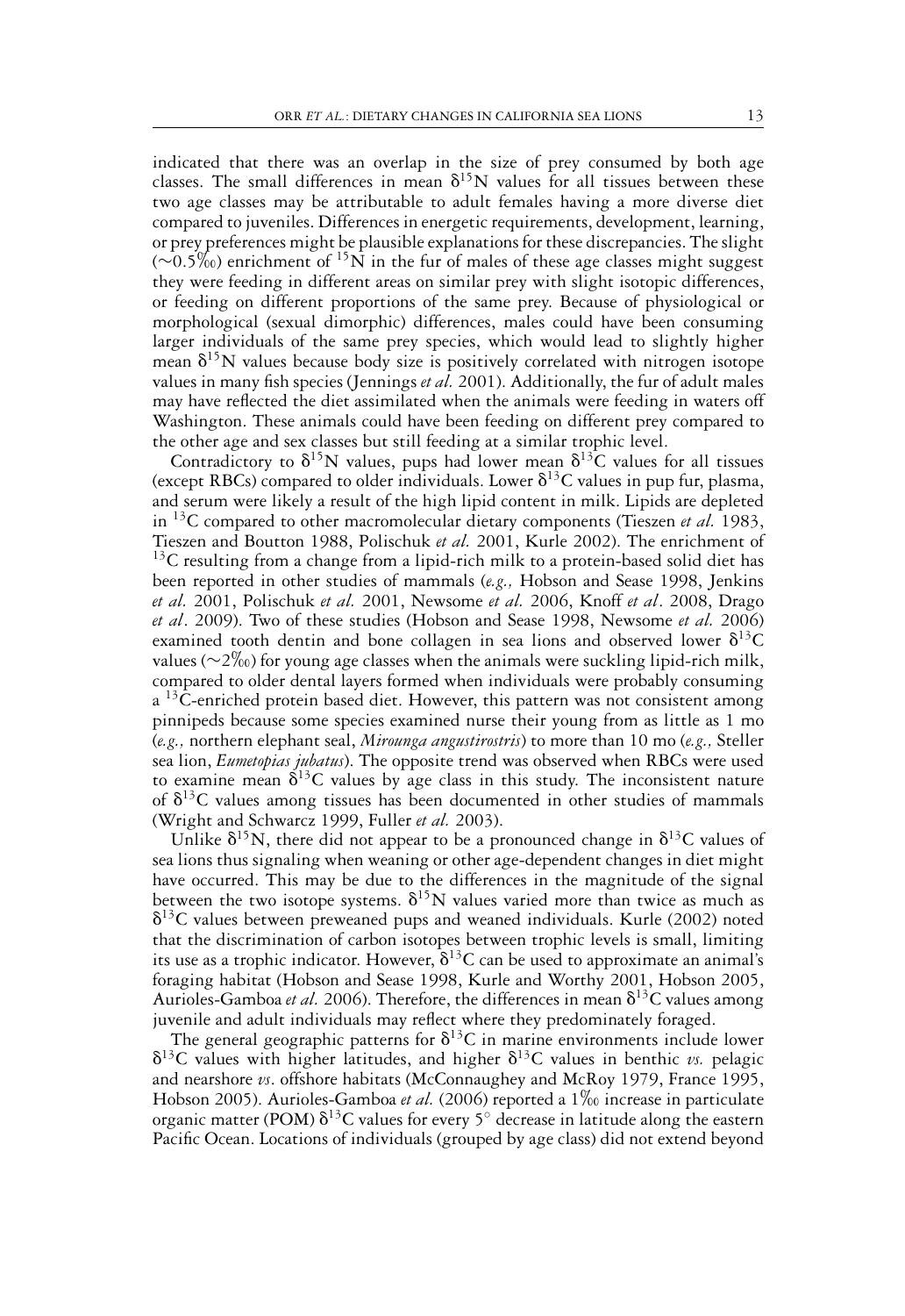5 $^{\circ}$  of latitude, so any differences in  $\delta^{13}C$  values of postweaned individuals would more likely be attributable to differences in benthic/pelagic or nearshore/offshore foraging habitats.

The slightly higher mean  $\delta^{13}C$  values (fur and serum) for juvenile males might reflect that they were feeding closer to shore than other groups of animals, however, the differences were more likely an artifact of the low sample size  $(n = 2)$  for this age/sex class. Adult males also had slightly higher mean fur  $\delta^{13}C$  values compared to other groups of sea lions. This contradicts the general latitudinal trend in baseline  $\delta^{13}$ C values because adult males were sampled in Shilshole Bay, Seattle, Washington, ∼1,800 km north of San Miguel Island. Fur samples of adult males were obtained during spring, thus  $\delta^{13}C$  values reflected adult male diet assimilated since November, which is the peak molting month for this age class. Most adult males would have finished their migrations prior to November and would have been foraging in areas near Washington and British Columbia, Canada. The higher  $\delta^{13}$ C values of fur for adult males could be attributed to their feeding in inland waters (*e.g.,* Strait of Juan de Fuca, Puget Sound, Strait of Georgia), or at a higher trophic level; however, they also might be due to the low number of samples  $(n = 10)$  collected.

With the exception of fur, there were no significant differences in  $\delta^{13}C$  values of yearlings, juveniles, and adults. Therefore, on short and intermediate time scales, individuals within these age classes were feeding in similar habitats. Findings here differ than those of Drago *et al.* (2009) who examined ontogenetic dietary changes in South American sea lions (*Otaria byronia*) and reported that apart from senile males,  $\delta^{13}$ C values steadily increased with developmental stage (young, first adult, adult, and senile). They indicated that these results were due to an increase in consumption of benthic prey from postweaning to adulthood, supporting the idea that early foraging ontogeny is tied to improvements in diving skills. Physiological factors that limit diving skills (*i.e.*, foraging behaviors) in pinnipeds are highly correlated with an animal's mass and age (Horning and Trillmich 1997*a*). Although younger animals are constrained to the depths that they can dive and the duration they can spend at depth compared to older animals, immature California sea lions might have attained sufficient physiological capabilities to forage in similar habitats as adults. Kernel density plots indicated that pups, yearlings, and juveniles were primarily distributed in areas around the northern California Channel Islands and on the continental shelf just north and south of Point Conception, California. Distribution range increased with age class, but latitudinal differences were not large enough to result in large differences in  $\delta^{13}C$  values that would indicate that animals were feeding in different habitats. Previous studies have noted that lactating females are non-migratory and make short foraging trips (2–3 d) that are primarily over the continental shelf (Feldkamp *et al.* 1989, Antonelis *et al.* 1990). Melin *et al.* (2008) found similar patterns; however, they noted that lactating females traveled farther from the colony and fed exclusively offshore during El Niño Southern Oscillation (ENSO) events. Our study was not conducted during any major ENSO events, so it was likely that adult females primarily foraged in areas on the continental shelf, similar to younger conspecifics.

Several researchers have shown that dive depths of California sea lions increase with age, however most dives were described as shallow  $\left( \langle 75 \rangle \text{m} \right)$  during non-ENSO events (Antonelis *et al.* 1984, Feldkamp *et al.* 1989, Melin *et al.* 2008). In general, California sea lions can be classified as nearshore, epipelagic foragers. The similarities in  $\delta^{13}$ C values among yearlings, juveniles, and adults suggest that these groups of animals fed in similar habitats or the spatial distance between their foraging areas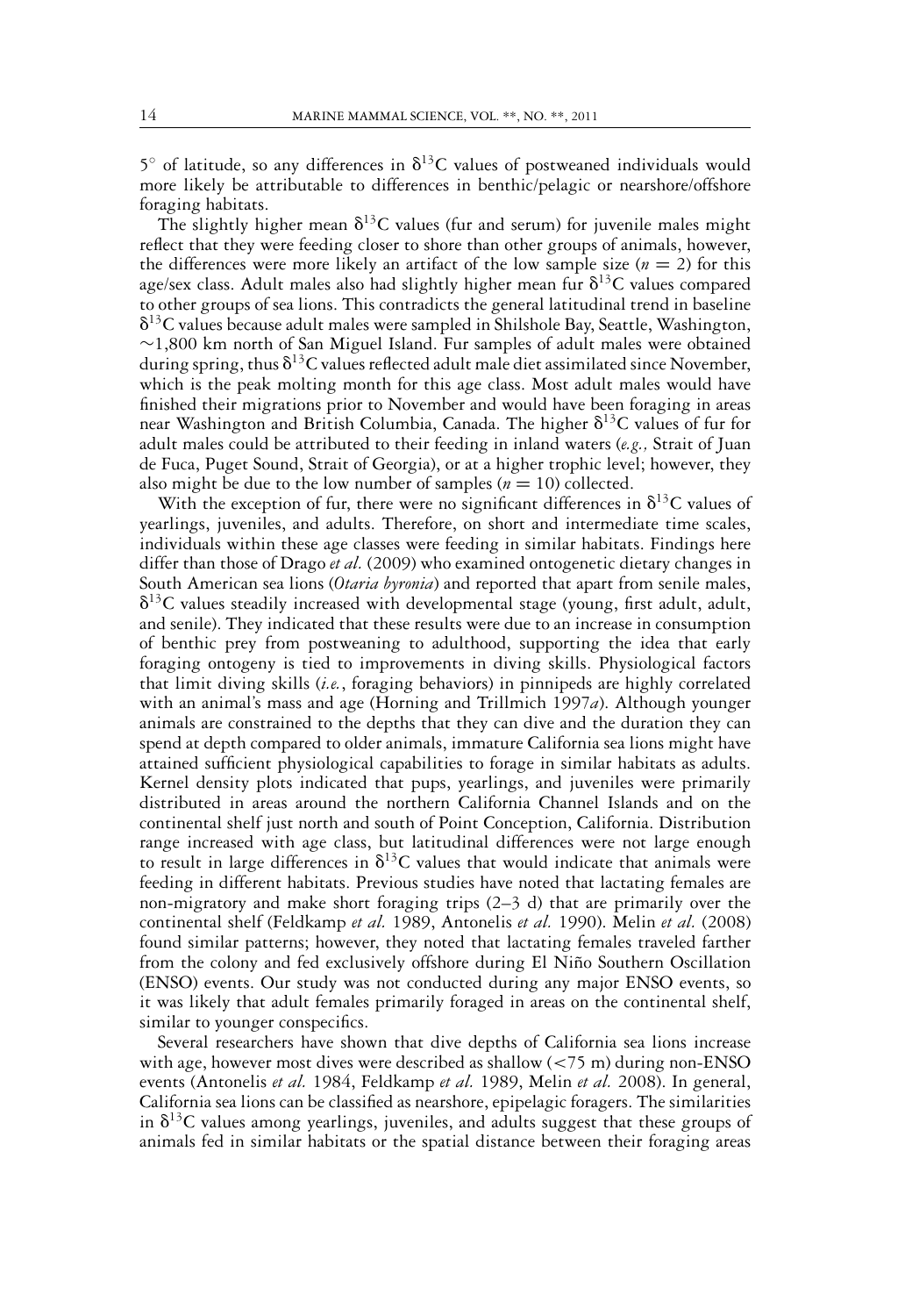was not great enough to reflect spatial differences in the isotopic composition of phytoplankton at the base of the food web.

Isotopic ( $\delta^{15}N$  and  $\delta^{13}C$ ) variation was heterogeneous within and among age classes. This may be indicative of differences in individual prey preferences at different temporal scales (*i.e.,* intraindividual variability) or differences in diet composition among conspecifics. California sea lions are considered generalists and opportunistic foragers; however their diet has usually been examined at the population level. Individual specialization may be more pervasive than previously thought. Stable isotopes have been used to examine diet specialization in other predators that consume a diverse array of prey like California sea otters (*Enhydra lutris nereis*; Newsome *et al*. 2009) and may be useful for elucidating the inter- and intraage class patterns in isotopic variation.

In summary, the decreases in  $\delta^{15}N$  and increases of  $\delta^{13}C$  values in tissues from preweaned pups to weaned, mature animals reflected a switch in diet from mother's milk to fish and cephalopods acquired at sea and subsequent dietary changes that might be linked to the development of foraging capabilities and skills. We were fortunate to sample individuals of known age throughout this study, and stable isotopes (in particular,  $\delta^{15}N$ ) provided information about ontogenetic shifts in the diet of this species. By analyzing tissues with a high metabolic or turnover rate (*i.e.,* plasma and serum), we were able to examine the diet of sea lions and identify a weaning signal on a monthly scale, which provides a finer temporal scale in comparison to previous studies that used fur, teeth annuli, or bone collagen. It appears that the onset of weaning begins around 8 mo of age; however, the transition to an adult diet was gradual, and some individuals were still suckling after their first birthday. This corresponds to the reproductive strategies of most otariids (13 of 15 species), and provides a period for young animals to develop diving and foraging skills before they are completely weaned. The approximate age of weaning based on the isotopic proxy (∼8 mo) corresponds well with observed attendance patterns of adult females and pups at San Miguel Island (Melin 1995, Melin *et al.* 2000). In general, it appeared that weaned individuals (especially juveniles and adults) fed on similar trophic levels and in similar foraging areas. However, there was variability in both  $\delta^{15}{\rm N}$  and  $\delta^{13}{\rm C}$  values among age classes, indicating that prey taxa, composition, and/or location of acquisition might have varied by age class (or individuals therein), which might have been linked to differences in physiology, energetic requirements, or learning. The satellite telemetry data was useful for elucidating the patterns of isotopic data (especially  $\delta^{13}C$ ). It was assuring to note that the similarities of  $\delta^{13}C$ values among weaned animals reflected similarities in their at-sea locations. With additional samples from males of all ages, known-aged juveniles and adults of both sexes, and a better examination of individual variation, a more thorough understanding of temporal dietary shifts among ages and between sexes (especially those that are sexually dimorphic) may be attained.

#### **ACKNOWLEDGMENTS**

We thank S. Melin, A. Pecharich, H. Ziel, J. Scordino, R. Jenkinson, T. Goldstein, F. Gulland, G. Orr, B. Roca, and C. Kuhn for their help in the field. Thanks are extended to the Channel Islands National Park Service and Channel Islands Aviation for logistical support. Special thanks go to Ranger I. Williams of the National Park Service for logistical and field support. This manuscript was greatly improved by comments from T. Zeppelin, S. Melin,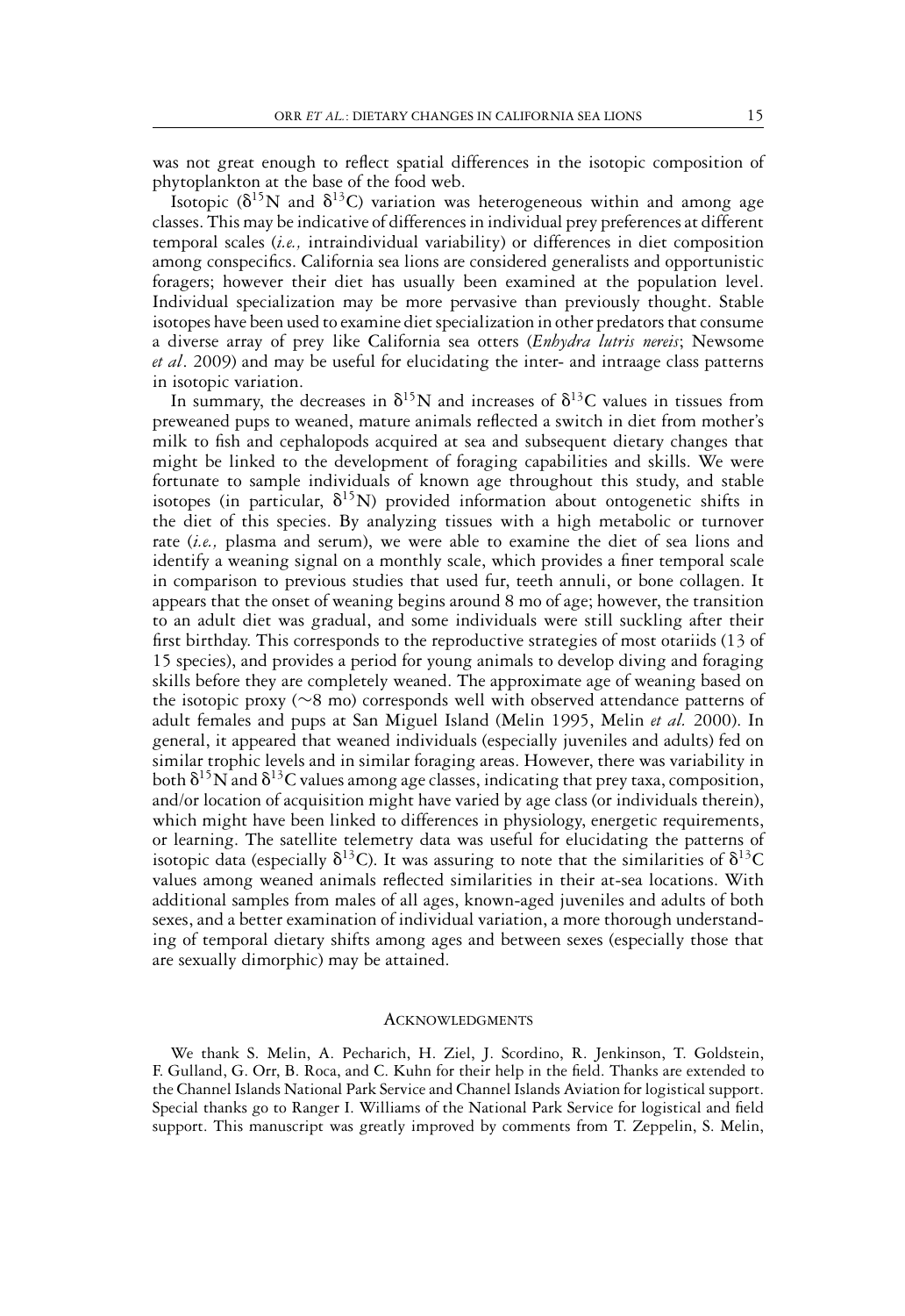and three anonymous reviewers. Our study was conducted in accordance with NMFS Permits Nos. 781-1613 and 782-1812-00. Reference to trade names does not imply endorsement by the National Marine Fisheries Service, NOAA, or the University of Washington.

#### LITERATURE CITED

- Antonelis, G. A., C. H. Fiscus and R. L. DeLong. 1984. Spring and summer prey of California sea lions, *Zalophus californianus*, at San Miguel Island, California, 1978–79. Fishery Bulletin 82:67–76.
- Antonelis, G. A., B. S. Stewart and W. F. Perryman. 1990. Foraging characteristics of female northern fur seals (*Callorhinus ursinus*) and California sea lions (*Zalophus californianus*). Canadian Journal of Zoology 68:150–158.
- Aurioles-Gamboa, D. 1988. Behavioral ecology of California sea lions in the Gulf of California. Ph.D. dissertation, University of California at Santa Cruz, Santa Cruz, CA. 174 pp.
- Aurioles-Gamboa, D., and A. Zavala. 1994. Ecological factors that determine distribution and abundance of the California sea lion *Zalophus californianus* in the Gulf of California. Ciencias Marinas 20:535–553.
- Aurioles-Gamboa, D., P. L. Koch and B. J. Le Boeuf. 2006. Differences in foraging location of Mexican and California elephant seals: Evidence from stable isotopes in pups. Marine Mammal Science 22:326–338.
- Aurioles-Gamboa, D., S. D. Newsome, S. Salazar-Pico and P. L. Koch. 2009. Stable isotope differences between sea lions (Zalophus) from the Gulf of California and Galápagos Islands. Journal of Mammalogy 90:1410–1420.
- Baker, J. D. and M. J. Donohue. 2000. Ontogeny of swimming and diving in northern fur seal (*Callorhinus ursinus*) pups. Canadian Journal of Zoology 78:100–109.
- Burns, J. M. 1999. The development of diving behavior in juvenile Weddell seals: Pushing physiological limits in order to survive. Canadian Journal of Zoology 77:737–747.
- Burton, R. K. and P. L. Koch. 1999. Isotopic tracking of foraging and long-distance migration in northeastern Pacific pinnipeds. Oecologia 119:578–585.
- DeLong, R. L., G. A. Antonelis, C. W. Oliver, B. S. Stewart, M. C. Lowry and P. K. Yochem. 1991. Effects of the 1982–83 El Niño on several population parameters and diet of California sea lions on the California Channel Islands. Pages 166–172 *in* F. Trillmich and K. A. Ono, eds. Pinnipeds and El Niño: Responses to environmental stress. Springer-Verlag, New York, NY.
- DeNiro, M. J., and S. Epstein. 1978. Influence of diet on the distribution of carbon isotopes in animals. Geochimica et Cosmochimica Acta 42:495–506.
- De Smet, S., A. Balcaen, E. Claeys, P. Boeckx and O. Van Cleemput. 2004. Stable carbon isotope analysis of different tissues of beef animals in relation to their diet. Rapid Communications in Mass Spectrometry 18:1227–1232.
- Drago, M., L. Cardona, E. A. Crespo and A. Aguilar. 2009. Ontogenic dietary changes in South American sea lions. Journal of Zoology 279:251–261.
- Feldkamp, S. D., R. L. DeLong and G. A. Antonelis. 1989. Diving patterns of California sea lions, *Zalophus californianus*. Canadian Journal of Zoology 67:872–883.
- Fiscus, C. H., and G. A. Baines. 1966. Food and feeding behavior of Steller and California sea lions. Journal of Mammalogy 47:195–200.
- Fogel, M. L., N. Tuross and D. W. Owsley. 1989. Nitrogen isotope tracers of human lactation in modern and archaeological populations. Pages 111–117. Annual Report of the Director, Geophysical Laboratory, Carnegie Institution of Washington 1988–1989.
- Fogel, M. L., N. Tuross, B. J. Johnson and G. H. Miller. 1997. Biogeochemical record of ancient humans. Organic Geochemistry 27:275–287.
- Fowler, S. L., D. P. Costa, J. P. Y. Arnould, N. J. Gales and J. M. Burns. 2007*a*. Ontogeny of oxygen stores and physiological diving capacity in Australian sea lion. Functional Ecology 21:922–935.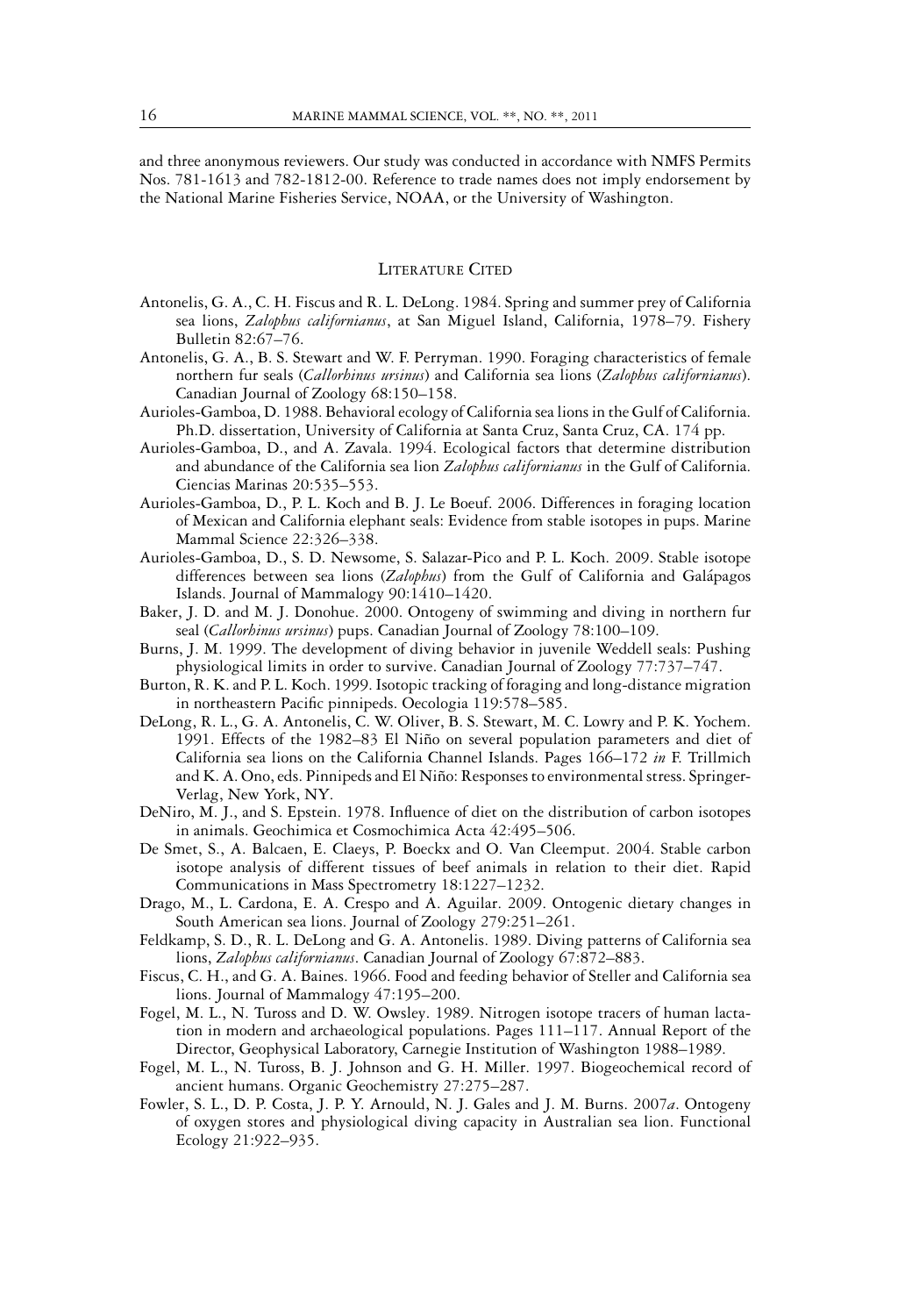- Fowler, S. L., D. P. Costa and J. P. Y. Arnould. 2007*b*. Ontogeny of movements and foraging ranges in the Australian sea lion. Marine Mammal Science 23:598–614.
- France, R. L. 1995. Carbon-13 enrichment in benthic compared to planktonic algae: Foodweb implications. Marine Ecology Progress Series 124:307–312.
- Fuller, B. T., M. P. Richards and S. A. Mays. 2003. Stable carbon and nitrogen isotope variations in tooth dentine serial sections fromWharram Percy. Journal of Archaeological Science 30:1673–1684.
- Fry, B., and E. B. Sherr. 1984.  $\delta^{13}C$  measurements as indicators of carbon flow in marine and freshwater ecosystems. Smithsonain Contributions to the Marine Sciences 27:13– 47.
- Hernández-Camacho, C. J., D. Aurioles-Gamboa and L. R. Gerber. 2008. Age-specific birth rates of California sea lion (*Zalophus californianus californianus*) in the Gulf of California, Mexico. Marine Mammal Science 24:664–676.
- Hilderbrand, G. V., S. D. Farley, C. T. Robbins, T. A. Hanley, K. Titus and C. Servheen. 1996. Use of stable isotopes to determine diets of living and extinct bears. Canadian Journal of Zoology 74:2080–2088.
- Hobson, K. A. 2005. Using stable isotopes to trace long-distance dispersal in birds and other taxa. Diversity and Distributions 11:157–164.
- Hobson, K. A., and R. W. Clark. 1993. Turnover of  $^{13}C$  in cellular and plasma factors of blood: Implications for non-destructive sampling in avian dietary studies. Auk 110: 638–641.
- Hobson, K. A., and J. L. Sease. 1998. Stable isotope analyses of tooth annuli reveal temporal dietary records: An example using Steller sea lions. Marine Mammal Science 14:116– 129.
- Hobson, K. A., D. M. Schell, D. Renouf and E. Noseworthy. 1996. Stable carbon and nitrogen isotopic fractionation between diet and tissues of captive seals: Implications for dietary reconstructions involving marine mammals. Canadian Journal of Fisheries and Aquatic Sciences 53:528–533.
- Hobson, K. A., J. L. Sease, R. L. Merrick and J. F. Piatt. 1997. Investigating trophic relationships of pinnipeds in Alaska and Washington using stable isotope ratios of nitrogen and carbon. Marine Mammal Science 13:114–132.
- Horning, M., and F. Trillmich. 1997*a*. Ontogeny of diving behavior in the Galapagos fur seal. Behaviour 134:1211–1257.
- Horning, M., and F. Trillmich. 1997*b*. Development of hemoglobin, hematocrit, and erthyrocyte values in Galapagos fur seals. Marine Mammal Science 13:100–113.
- Jenkins, S. G., S. T. Partridge, T. R. Stephenson, S. D. Farley and C. T. Robbins. 2001. Nitrogen and carbon isotope fractionation between mothers, neonates, and nursing offspring. Oecologia 129:336–341.
- Jennings, S., J. K. Pinnegar, N. V. C. Polunin and T. W. Boon. 2001. Weak cross-species relationships between body size and trophic level belie powerful size-based trophic structuring in fish communities. Journal of Animal Ecology 70:934–944.
- Johnson, D. S., J. M. London, M.-A. Lea and J. W. Durban. 2008. Continuous-time correlated random walk model for animal telemetry data. Ecology 89:1208–1215.
- Kelly, J. F. 2000. Stable isotopes of nitrogen and carbon in the study of avian and mammalian trophic ecology. Canadian Journal of Zoology 78:1–27.
- Klaassen, M., M. Thums and I. D. Hume. 2004. Effects of diet change on carbon and nitrogen stable-isotope ratios in blood cells and plasma of the long-nosed bandicoot (*Perameles nasuta*). Australian Journal of Zoology 52:635–647.
- Kleiber, M. 1975. The fire of life. Robert Krieger, New York, NY.
- Knoff, A., A. Hohn, and S. Macko. 2008. Ontogenetic diet changes in bottlenose dolphins (*Tursiops truncates*) reflected through stable isotopes. Marine Mammal Science 24:128– 137.
- Kooyman, G. L. 1989. Diverse divers: Physiology and behavior. Springer-Verlag, New York, NY.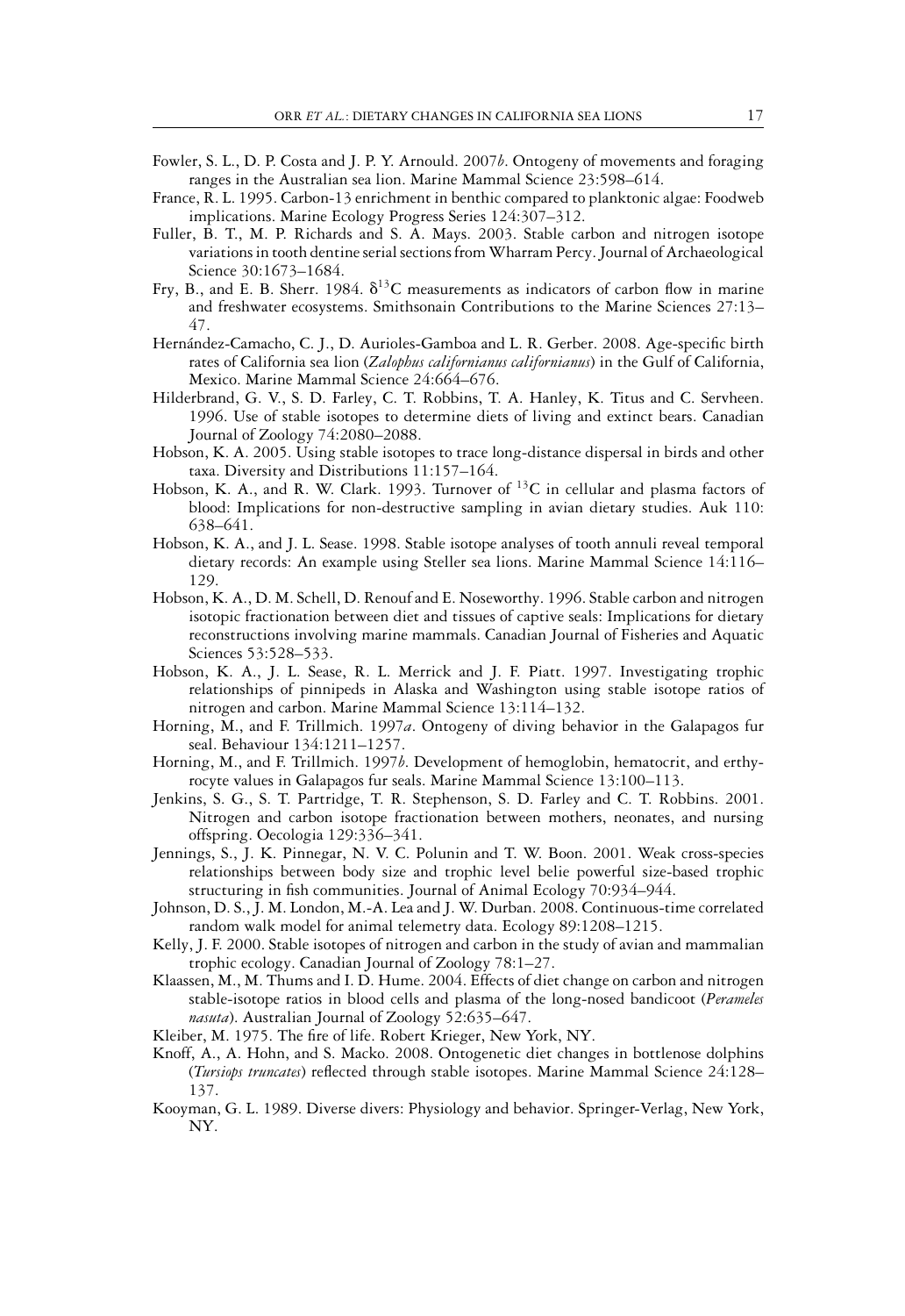- Kurle, C. M. 2002. Stable-isotope ratios of blood components from captive northern fur seals (*Callorhinus ursinus*) and their diet: Applications for studying the foraging ecology of wild otariids. Canadian Journal of Zoology 80:902–909.
- Kurle, C. M., and G. A. J.Worthy. 2001. Stable isotope assessment of temporal and geographic differences in feeding ecology of northern fur seals (*Callorhinus ursinus*) and their prey. Oecologia 126:254–265.
- Kurle, C. M., and G. A. J. Worthy. 2002. Variation in stable carbon and nitrogen isotope ratios in northern fur seal (*Callorhinus ursinus*) tissues: Implications for dietary and migratory reconstructions. Marine Ecology Progress Series 236:289–300.
- Martínez del Rio, C., N. Wolf, S. A. Carleton and L. Z. Gannes. 2009. Isotopic ecology ten years after a call for more laboratory experiments. Biological Reviews 84:91– 111.
- McConnell, B. J., C. Chambers and M. A. Fedak. 1992. Foraging ecology of southern elephant seals in relation to the bathymetry and productivity of the Southern Ocean. Antarctic Science 4:393–398.
- McConnaughey, T., and C. McRoy. 1979. Food-web structure and the fractionation of carbon isotopes in the Bering Sea. Marine Biology 53:257–262.
- Melin, S. R. 1995. Winter and spring attendance patterns of California sea lion (*Zalophus californianus*) females and pups at San Miguel Island, 1991–1994. M.S. thesis, University of Washington, Seattle, WA. 67 pp.
- Melin, S. R. 2002. The foraging ecology and reproduction of the California sea lion (*Zalophus californianus californianus*). Ph.D. thesis, Univeristy of Minnesota, Twin Cities, MN. 150 pp.
- Melin, S. R., R. L. DeLong, J. R. Thomason and G. R. VanBlaricom. 2000. Attendance patterns of California sea lion (*Zalophus californianus*) females and pups during the nonbreeding season at San Miguel Island. Marine Mammal Science 16:169–185.
- Melin, S. R., R. L. DeLong and D. B. Siniff. 2008. The effects of El Niño on the foraging behavior of lactating California sea lions (*Zalophus californianus californianus*) during the nonbreeding season. Canadian Journal of Zoology 86:192–206.
- Nelson, G. 1970. The lipid composition of the blood of marine mammals. I. Young elephant seals (*Mirounga angustirostris*) and harp seals (*Pagophilus groenlandicus*). Comparative Biochemistry and Physiology 34:109–116.
- Newsome, S. D., M. A. Etnier and D. Aurioles-Gamboa. 2006. Using carbon and nitrogen isotope values to investigate maternal strategies in northeast pacific otariids. Marine Mammal Science 22:556–572.
- Newsome, S. D., M. T. Clementz and P. L. Koch. 2010. Using stable isotope biogeochemistry to study marine mammal ecology. Marine Mammal Science 26:509–572.
- Odell, D. K. 1975. Abundance of California sea lions on San Nicolas Island, California. Wildlife Management 39:729–736.
- Orr, A. J., G. R. VanBlaricom, R. L. DeLong, V. H. Cruz-Escalona and S. D. Newsome. 2011. Intraspecific comparison of California sea lion (*Zalophus californianus*) diet assessed using fecal and stable isotope analyses. Canadian Journal of Zoology 89: 109–122.
- Owens, N. J. P. 1987. Natural variations in  ${}^{15}N$  in the marine environment. Advances in Marine Biology 24:389–451.
- Peterson, B. J., and B. Fry. 1987. Stable isotopes in ecosystem studies. Annual Review of Ecology and Systematics 18:293–320.
- Phillips, D. L., and P. M. Eldridge. 2006. Estimating the timing of diet shifts using stable isotopes. Oecologia 147:195–203.
- Polischuk, S. C., K. A. Hobson and M. A. Ramsay. 2001. Use of stable-carbon and -nitrogen isotopes to assess weaning and fasting in female polar bears and their cubs. Canadian Journal of Zoology 79:499–2001.
- Porras-Peters, H., D. Aurioles-Gamboa, V. H. Cruz-Escalona and P. L. Koch. 2008. Trophic level and overlap of sea lions (*Zalophus californianus*) in the Gulf of California, Mexico. Marine Mammal Science 24:554–576.